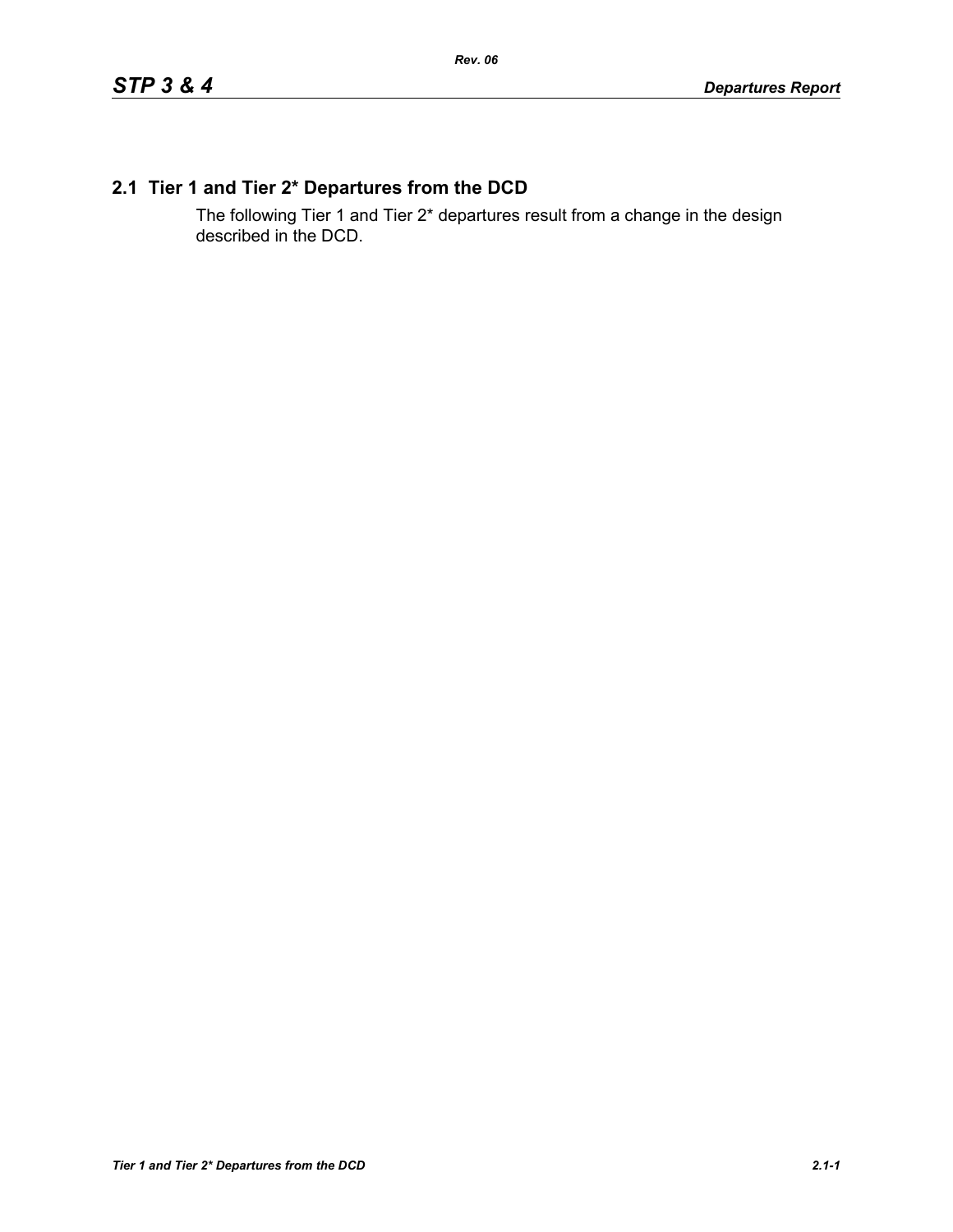# **STD DEP T1 1.1-1, Definition of As-Built**

## **Description**

This requested departure modifies the FSAR, Tier 1, Section 1.1 definition of as-built to clarify that the determination of physical properties of an as-built structure, system, or component may be based on measurements, inspections, or tests that occur prior to installation, provided that subsequent fabrication, handling, installation, and testing do not alter the properties. This clarification is not inconsistent with the original Tier 1 definition of as-built; it simply clarifies that some physical property determinations may be performed prior to the installation of a particular structure, system, or component, providing these properties are not compromised subsequent to the determination. It should reduce the likelihood of misinterpretation regarding adequate physical property determinations when pre-installation measurements, tests, or inspections are performed. The clarification is the same as the definition of as-built proposed by the NRC staff at a meeting with the industry on December 17, 2009 and as contained in NEI 08-01 (Revision 4, Draft E) *"Industry Guidelines for the ITAAC Closure Process Under 10 CFR Part 52,"* dated February, 2010.

## **Evaluation Summary**

This departure was evaluated per Section VIII.A.4 of Appendix A to 10 CFR Part 52, which requires that 1) the design change will not result in a significant decrease in the level of safety otherwise provided by the design; 2) the exemption is authorized by law, will not present an undue risk to the public health and safety, and is consistent with the common defense and security; 3) special circumstances are present as specified in 10 CFR 50.12(a)(2); and 4) the special circumstances outweigh any decrease in safety that may result from the reduction in standardization caused by the exemption. As shown below, each of these four criteria are satisfied.

- (1) As discussed above, the change provides clarification that will reduce the likelihood of misinterpretation regarding adequate determination of the physical properties of structures, systems, or components during ITAAC closure, and as such is an enhancement to the design that will not result in a significant decrease in the level of safety otherwise provided by the design.
- (2) The change is not inconsistent with the Atomic Energy Act or any other statute and therefore is authorized by law. As discussed above, the change represents an enhancement and therefore will not present an undue risk to the public health and safety. The change does not relate to security and does not otherwise pertain to the common defense and security.
- (3) Special circumstances are present as specified in 10 CFR 50.12(a)(2). Specifically, special circumstance (iv) is present, since the change represents an improvement based on the reduction in the likelihood of misinterpretation regarding adequate physical property determinations performed prior to structure, system, or component installation. Therefore, it will result in a benefit to the public health and safety.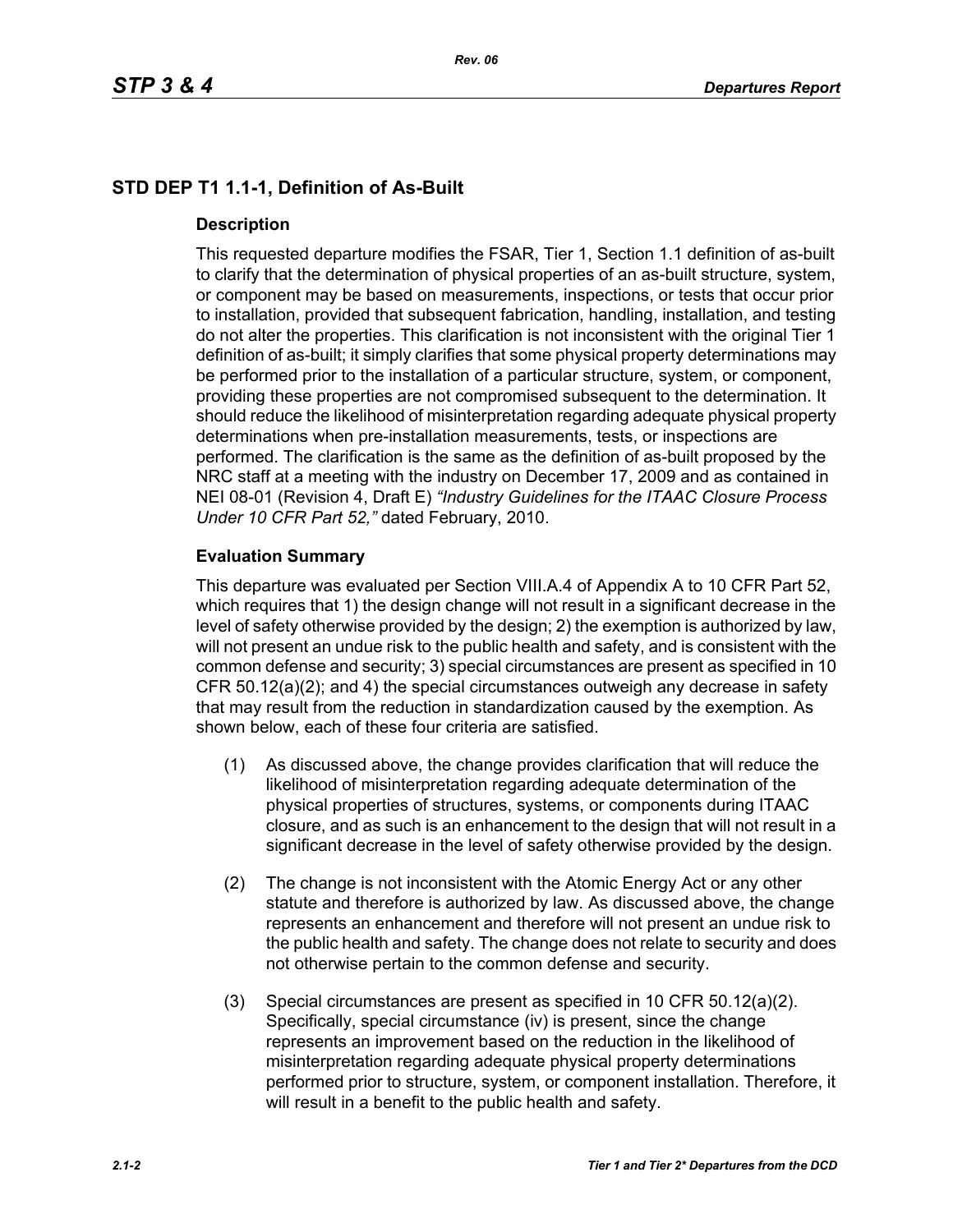(4) The special circumstances outweigh any decrease in safety that may result from the reduction in standardization caused by the exemption. Specifically, the change does not reduce safety, and does not affect the configuration of the plant or the manner in which the plant is operated. Further, this departure will form the reference-COLA for future COL applicants, thus the departure will likely not affect standardization. Any reduction in standardization resulting from the change in the definition of as-built will not adversely affect safety.

As demonstrated above, this exemption complies with the requirements in Section VIII.A.4 of Appendix A to 10 CFR Part 52. Therefore, STPNOC requests that the NRC approve this exemption.

## **STD DEP T1 2.1-2, Reactor Pressure Vessal System RIP Motor Casing Cladding**

#### **Description**

This requested departure modifies the description of the RIP motor casing to clearly indicate that some portions of the motor casing have cladding.

ABWR DCD Tier 1 describes the cladding applied to the interior of the RPV and indentifies areas of the RPV where there is no cladding. Specifically, DCD Tier 1 Section 2.1.1 states that there is no cladding on the RIP motor casing. The standard ABWR design for installed applications includes stainless steel cladding at two different locations of the casing. The RIP motor casings are clad with stainless steel only in the stretch tube region (up to the motor secondary seal) and around the bottom of the RIP motor casings where they interface with the motor cover closures. The requested departure modifies the DCD Tier 1 RIP motor casing design description to be consistent with the ABWR RIP motor casing design in current use. The design description in the ABWR DCD Tier 2 Section 5.3.3.1.1.1 is also clarified for consistency with Tier 1.

## **Evaluation Summary**

This departure changes the RIP motor casing to incorporate cladding in the stretchtube portion above the RIP secondary seal and at the bottom end of the casing near the closure of the motor cover.

This departure was evaluated per Section VIII.A.4 of Appendix A to 10 CFR Part 52, which requires that 1) the design change will not result in a significant decrease in the level of safety otherwise provided by the design; 2) the exemption is authorized by law, will not present an undue risk to the public health and safety, and is consistent with the common defense and security; 3) special circumstances are present as specified in 10 CFR 50.12(a)(2); and 4) the special circumstances outweigh any decrease in safety that may result from the reduction in standardization caused by the exemption. As shown below, each of these four criteria are satisfied.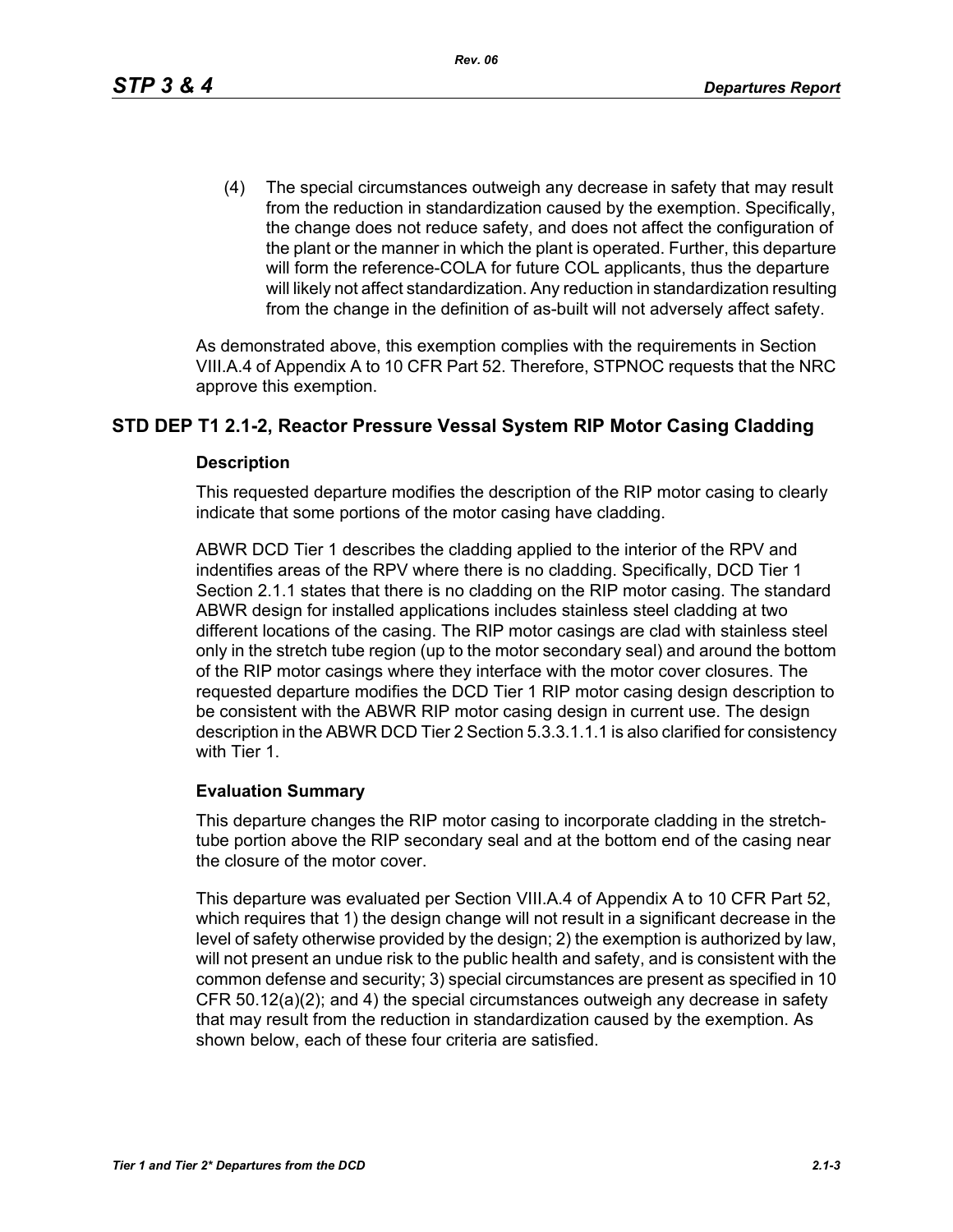*Rev. 06*

- (1) As discussed above, the design change provides protection of the RIP motor casing base metal, and as such is an enhancement to the design that therefore will not result in a significant decrease in the level of safety otherwise provided by the design.
- (2) The exemption is not inconsistent with the Atomic Energy Act or any other statute and therefore is authorized by law. As discussed above, the design change represents an enhancement and therefore will not present an undue risk to the public health and safety. The design change does not relate to security and does not otherwise pertain to the common defense and security.
- (3) Special circumstances are present as specified in 10 CFR 50.12(a)(2). Specifically, special circumstances (iv) is present, since the design change represents an improvement based on ABWR operating experience. The change is proven effective by operating history and therefore will result in a benefit to the public health and safety.
- (4) The special circumstances outweigh any decrease in safety that may result from the reduction in standardization caused by the exemption. Specifically, the design change does not reduce safety, and does not affect the configuration of the plant or the manner in which the plant is operated. Further, this departure is consistent with operatiing ABWR designs, and will form the reference-COLA for future COL applicants, thus the departure will likely not affect standardization. Any reduction in standardization resulting from the change in the RIP motor casing cladding will not adversely affect safety.

As demonstrated above, this exemption complies with the requirements in Section VIII.A.4 of Appendix A to 10 CFR Part 52. Therefore, STPNOC requests that the NRC approve this exemption.

## **STD DEP T1 2.2-1, Control Systems Changes to Inputs, Tests, and Hardware**

#### **Description**

The reference ABWR DCD Tier 1 Table 2.2.1 ITAAC Acceptance Criteria for Item 11 (i.e. associated with testing of one of the dual redundant non-Class 1E uninterruptible power supply at a time) states the "test signal exists in only one control channel at a time." This acceptance criterion was based upon an assumption that in the RCIS design implementation each channel of the dual-redundant RCIS controller equipment would receive power from only one associated uninterruptible power supply. However, in the final RCIS design implementation, only the power supply associated with the one non-Class 1E uninterruptible power supply being tested will become inoperable and both of the dual-redundant controller channels remain operational when this testing is conducted. The detailed RCIS design for the dual-redundant controller equipment is implemented such that each channel remains operational as long as either one of the uninterruptible power supplies is operational. There is an associated alarm condition activated when one of the uninterruptible power supplies becomes inoperable (i.e. so the operator becomes aware of this abnormal power supply status condition). A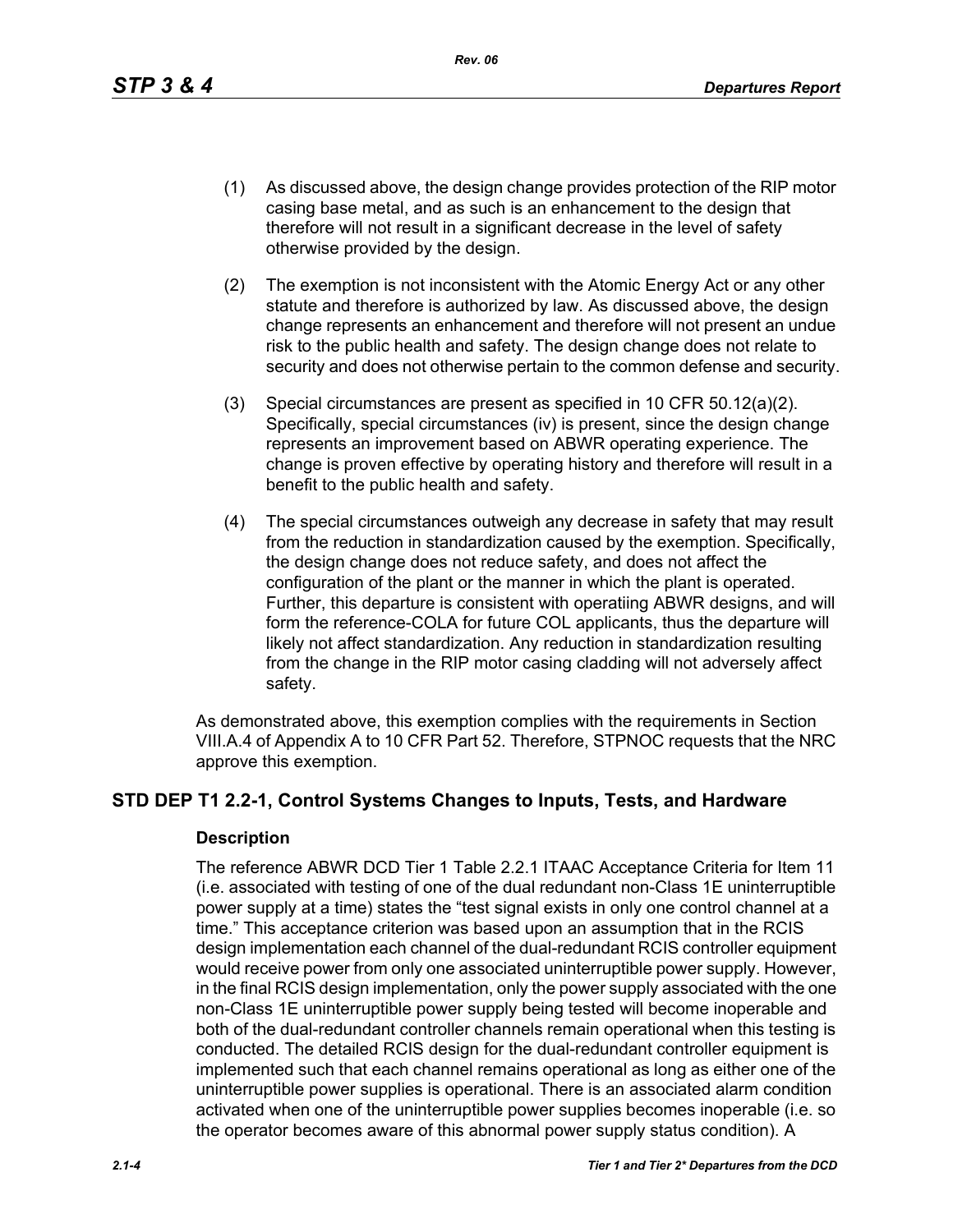change has been incorporated regarding the DCD Tier 1 ITAAC requirement for the RCIS related to the Acceptance Criteria associated with the testing of one of the dual redundant non-Class 1E uninterruptible power supply at a time.

#### **Evaluation Summary**

This departure was evaluated per Section VIII.A.4 of Appendix A to 10 CFR Part 52, which requires that 1) the design change will not result in a significant decrease in the level of safety otherwise provided by the design; 2) the exemption is authorized by law, will not present an undue risk to the public health and safety, and is consistent with the common defense and security; 3) special circumstances are present as specified in 10 CFR 50.12(a)(2); and 4) the special circumstances outweigh any decrease in safety that may result from the reduction in standardization caused by the exemption. As shown below, each of these four criteria are satisfied.

- (1) As discussed above, the design change represents an improvement and therefore will not result in a significant decrease in the level of safety otherwise provided by the design.
- (2) The exemption is not inconsistent with the Atomic Energy Act or any other statute and therefore is authorized by law. As discussed above, the design change represents an improvement and therefore will not present an undue risk to the public health and safety and the design change does not relate to security and does not otherwise pertain to the common defense and security.
- (3) Special circumstances are present as specified in 10 CFR 50.12(a)(2). Specifically, special circumstance (iv) is present, since the design change represents an improvement and therefore will result in a benefit to the public health and safety.
- (4) This is "standard" departure that is intended to be applicable to COL applicants that reference the ABWR DCD. Therefore this departure will not result in any loss of standardization, Additionally, the design change represents an improvement in safety, and does not adversely affect the configuration of the plant or the manner in which the plant is operated.

As demonstrated above, this exemption complies with the requirements in Section VIII.A.4 of Appendix A to 10 CFR Part 52. Therefore, STPNOC requests that the NRC approve this exemption.

## **STD DEP T1 2.3-1, Deletion of MSIV Closure and Scram on High Radiation**

#### **Description**

The Scram and MSIV Automatic Closure on high MSLRM (main steam line radiation monitor) trip is deleted. This safety function is deleted for the following reasons:

 The MSLR-high trip is not specifically credited in any ABWR safety analysis. This trip was originally designed for BWRs to mitigate the effects of a control rod drop accident (CRDA). As described in Tier 2 DCD Section 15.4.10, the ABWR has no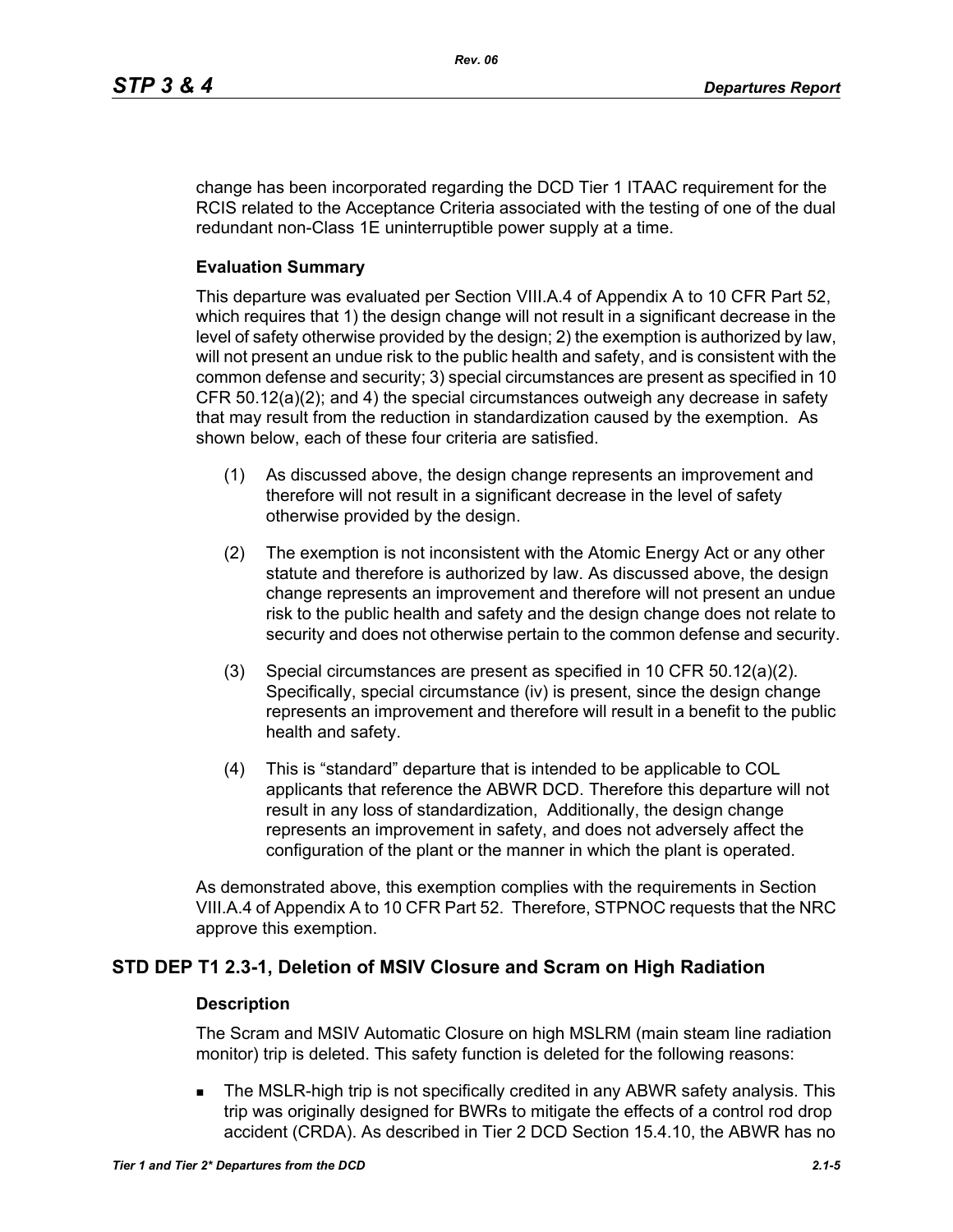basis for the CRDA event to occur. Thus, the deletion of the automatic scram and MSL isolation results in no change in associated risk or safety margins.

 U.S. BWRs have experienced spurious trips due to this function. The radiation trip setpoints can be overwhelmed by minor variations in the N-16 flow during normal operation and cause spurious trips. Elimination of the safety-related functions reduces the potential for unnecessary reactor shutdown and increases plant operational flexibility. Operators in the main control room are alerted to potential offsite releases by the MSLRM, the condenser steam jet air ejector monitor, and/or ventilation stack monitor.

Furthermore, this change has been previously approved by the NRC for U.S. BWRs based on analyses that demonstrate that safety margins are not impacted. Since the SER conditions are met for the ABWR, as explained above, no other safety analyses are required.

This departure includes the following Tier 1, Technical Specification, and Tier 2 changes.

#### **Tier 1 Departures:**

- ABWR Tier 1 DCD Figure 2.3.1, "Process Radiation Monitoring System Control Interface Diagram" is changed to remove the MSL Tunnel Area Radiation input from the plant sensors that provide input data.
- Tier 1 Table 2.7.1a has been modified to remove the main steam tunnel radiation information from the fixed position alarms, displays, and controls. This information is conveyed through other alarms, displays, and controls in the control room.

## **Technical Specifications Departures:**

- **LCO 3.3.1.1 and its associated Bases have been modified to remove the Main** Steam Tunnel Radiation High functions (automatic scram and MSIV closure).
- LCO 3.3.6.1 and its associated Bases have been modified to remove instrumentation monitoring functions for post-accident monitoring (PAM) of coolant radiation in the main steamline. A continuous PAM for coolant radiation is no longer required based on BTP HICB-10.

## **Tier 2 Departures:**

Changes have been made relative to the reference ABWR Tier 2 DCD Sections 1.2, 1A, 3.4, 5.2, 6.2, 7.1, 7.2, 7.3, 7.5, 7.6 11.5, 15.2, 18F, and 18H to revise or remove information pertaining to main steam line high radiation monitoring and process radiation monitoring system. For example, Section 11.5 is modified to move main steam line tunnel area radiation monitoring information from the section describing "monitoring required for safety and protection" to the section describing "monitoring required for plant operation."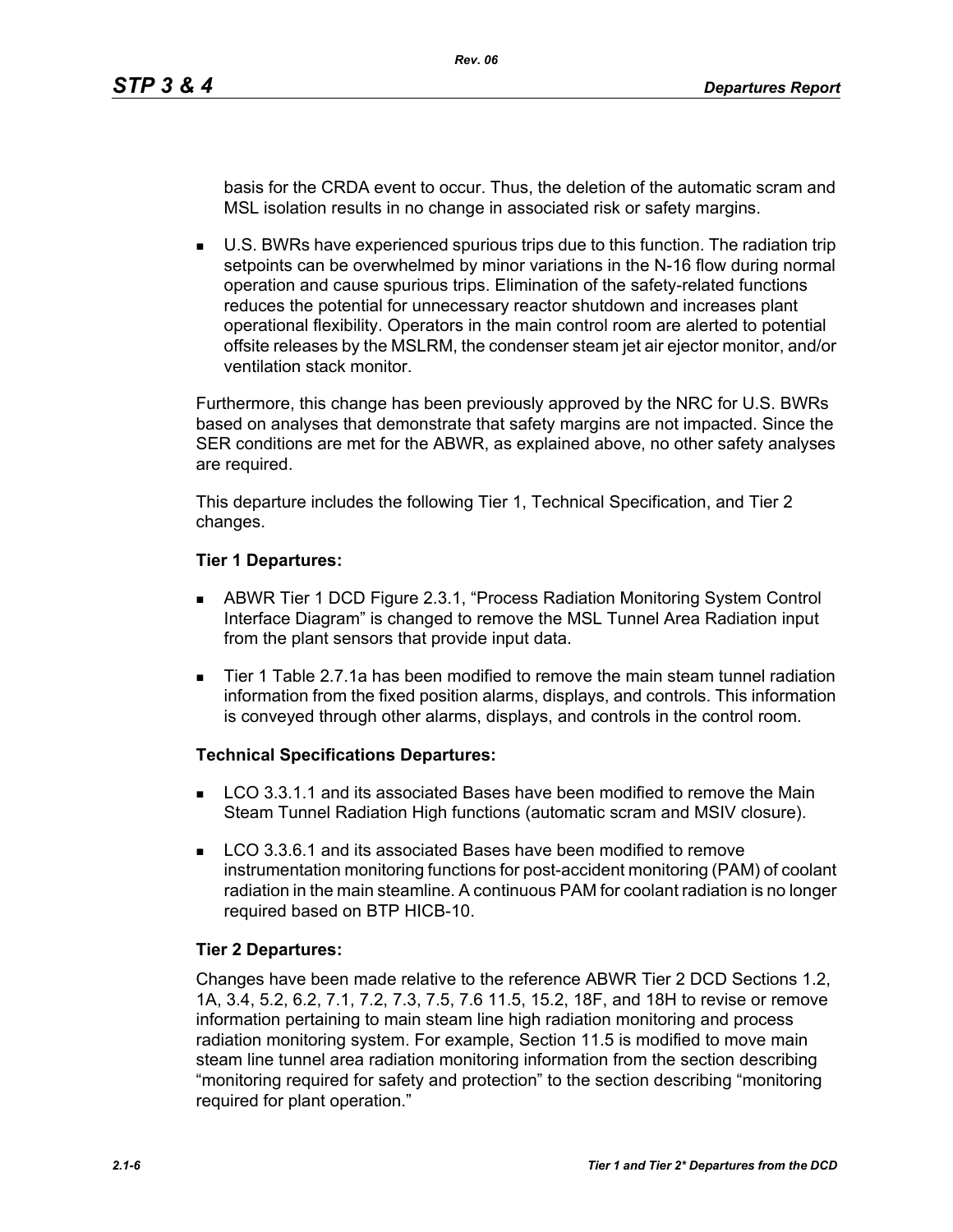## **Evaluation Summary**

This departure was evaluated per Section VIII.A.4 of Appendix A to 10 CFR Part 52, which requires that 1) the design change will not result in a significant decrease in the level of safety otherwise provided by the design; 2) the exemption is authorized by law, will not present an undue risk to the public health and safety, and is consistent with the common defense and security; 3) special circumstances are present as specified in 10 CFR 50.12(a)(2); and 4) the special circumstances outweigh any decrease in safety that may result from the reduction in standardization caused by the exemption. As shown below, each of these four criteria are satisfied.

- (1) As discussed above, the design change represents an improvement and therefore will not result in a significant decrease in the level of safety otherwise provided by the design.
- (2) The exemption is not inconsistent with the Atomic Energy Act or any other statute and therefore is authorized by law. As discussed above, the design change represents an improvement and therefore will not present an undue risk to the public health and safety. The design change does not relate to security and does not otherwise pertain to the common defense and security.
- (3) Special circumstances are present as specified in 10 CFR 50.12(a)(2). Specifically, special circumstance (iv) is present, since the design change represents an improvement and therefore will result in a benefit to the public health and safety.
- (4) This is "standard" departure that is intended to be applicable to COL applicants that reference the ABWR DCD. Therefore this departure will not result in any loss of standardization, Additionally, the design change represents an improvement in safety, and does not adversely affect the configuration of the plant or the manner in which the plant is operated.

As demonstrated above, this exemption complies with the requirements in Section VIII.A.4 of Appendix A to 10 CFR Part 52. Therefore, STPNOC requests that the NRC approve this exemption.

## **STD DEP T1 2.4-1, Residual Heat Removal System and Spent Fuel Pool Cooling**

#### **Description**

The reference ABWR DCD has two RHR loops connected to the Fuel Pool Cooling system with normally closed crosstie valves. During refueling outages, a crosstie valve can be opened to allow direct cooling of the fuel pool by circulation of fuel pool water through the RHR heat exchanger and returning it to the fuel pool. In addition, the RHR pumps have the capability to provide fuel pool emergency makeup water by transferring suppression pool water to the fuel pool. This change is to add the capability to allow the choice of a third loop, RHR division A, in the Augmented Fuel Pool Cooling and Fuel Pool Makeup Modes.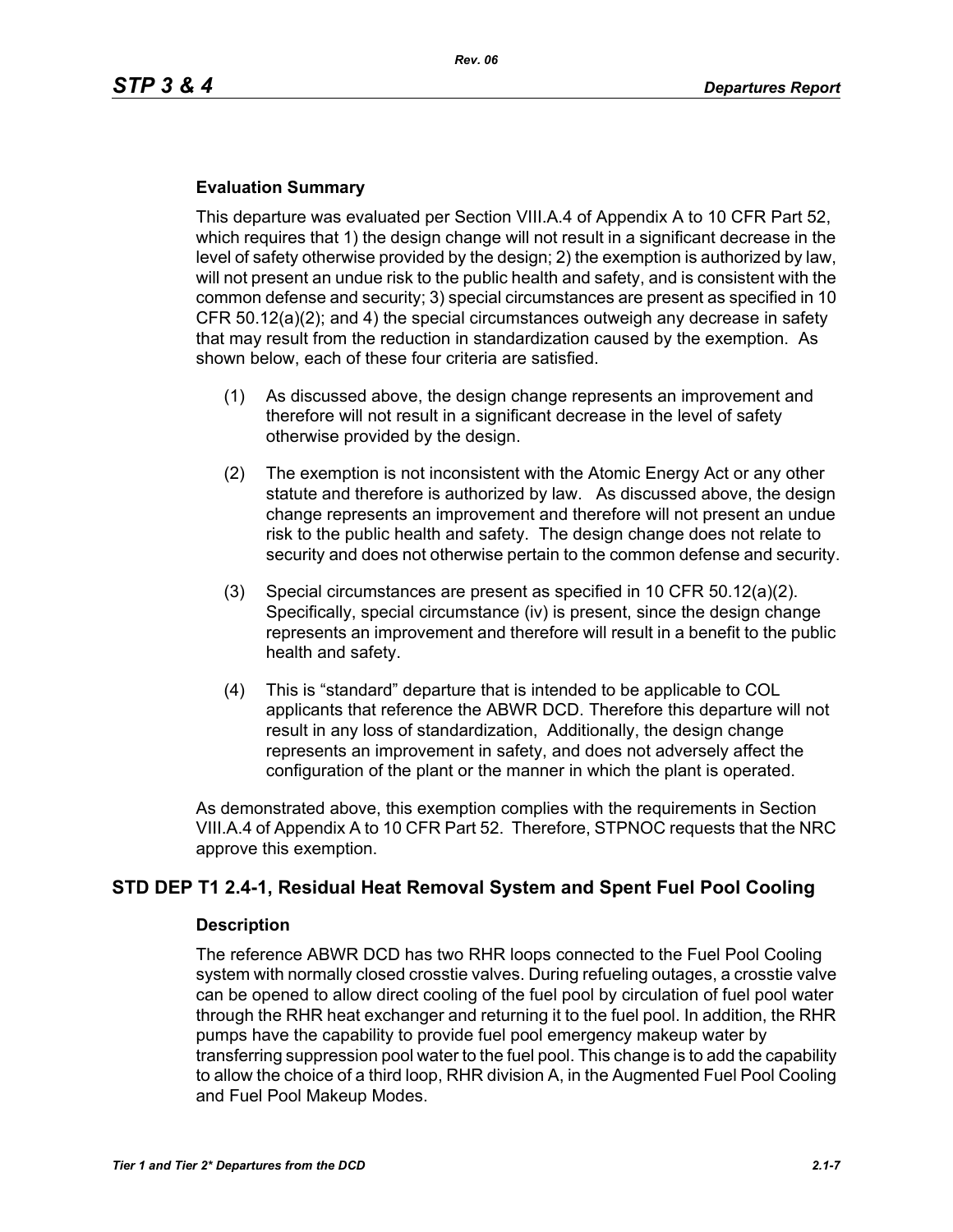This addition of piping and valves will be of the same quality standard, seismic category, and ASME code as the B and C RHR loops components, along with another capability to provide makeup or cooling to the Spent Fuel Pool. Only one RHR cooling loop will be aligned for the Augmented Fuel Pool Cooling or Fuel Pool Makeup Mode at any one time. The additional loop will increase the reliability from a single failure standpoint. This design change was chosen based on improved reliability and performance.

This change provides the ability to supply fuel pool cooling or makeup from any of the three RHR loops in the Augmented Fuel Pool Cooling or Fuel Pool Makeup Modes. This will enhance capabilities and reliability to perform division outages for maintenance and other activities. Division outages will be better able to be coordinated during all plant operational Modes.

#### **Evaluation Summary**

During design detailing it was recognized that the added flexibility of having the capability to perform divisional outages in any order was a worthwhile design improvement. As an example, if Division B EDG constitutes a critical path for an outage, in order to maintain a single failure margin, work could not start until core decay heat decreased to the point that RHR Spent Fuel Pooling Assist was no longer required. By having all three divisions capable of supporting Spent Fuel Pool Cooling assist, Divisional Outages (potential critical path) could occur based on workload in the division.

This departure was evaluated per Section VIII.A.4 of Appendix A to 10 CFR Part 52, which requires that 1) the design change will not result in a significant decrease in the level of safety otherwise provided by the design; 2) the exemption is authorized by law, will not present an undue risk to the public health and safety, and is consistent with the common defense and security; 3) special circumstances are present as specified in 10 CFR 50.12(a)(2); and 4) the special circumstances outweigh any decrease in safety that may result from the reduction in standardization caused by the exemption. As shown below, each of these four criteria are satisfied.

- (1) As discussed above, the design change represents an improvement and therefore will not result in a significant decrease in the level of safety otherwise provided by the design.
- (2) The exemption is not inconsistent with the Atomic Energy Act or any other statute and therefore is authorized by law. As discussed above, the design change represents an improvement and therefore will not present an undue risk to the public health and safety and the design change does not relate to security and does not otherwise pertain to the common defense and security.
- (3) Special circumstances are present as specified in 10 CFR 50.12(a)(2). Specifically, special circumstance (iv) is present, since the design change represents an increase in redundancy and therefore will result in a benefit to the public health and safety.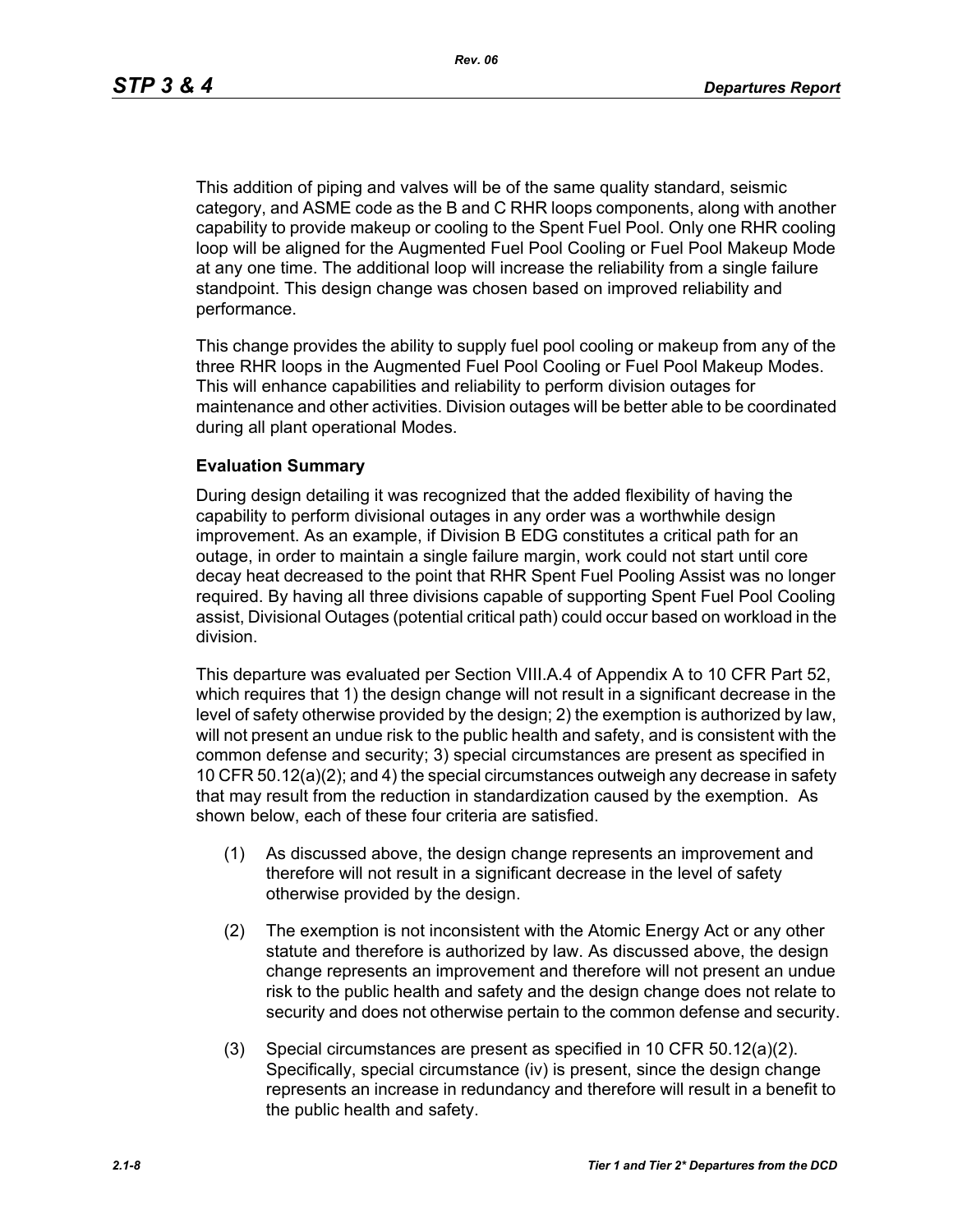(4) This is "standard" departure that is intended to be applicable to COL applicants that reference the ABWR DCD. Therefore this departure will not result in any loss of standardization, Additionally, the design change represents an improvement in safety, and does not adversely affect the configuration of the plant or the manner in which the plant is operated.

As demonstrated above, this exemption complies with the requirements in Section VIII.A.4 of Appendix A to 10 CFR Part 52. Therefore, STPNOC requests that the NRC approve this exemption.

## **STD DEP T1 2.4-2, Feedwater Line Break Mitigation**

#### **Description**

This departure reduces challenges to the containment pressure design value following a feedwater line break (FWLB). The corrective design concept is a trip of the condensate pumps following an indication that a Feedwater Line Break (FWLB) in the drywell has occurred. This departure revises ABWR Tier 1, Sections 2.4.3 and 2.15, and the Tier 2 sections, including Technical Specifications, affected by the revision.

The FWLB is the limiting design basis accident for ABWR primary containment vessel (PCV) peak pressure response. This is because blowdown flows from both the reactor pressure vessel (RPV) side and the balance of plant (BOP) feedwater side contribute to the peak pressure response.

The licensing basis for ABWR is no operator actions for 30 minutes for design basis accidents, as discussed in DCD Tier 2, Subsections 6.2.1.1.3.3.1.2 and 6.2.1.1.5.6.1. With the current ABWR design, the only mitigation option available, for limiting the containment pressure, would be operator action using the non-safety trip of the condensate and/or feedwater pumps.

Therefore, high drywell pressure signals that would already be existing in the Leak Detection & Isolation (LDS) logic of the Safety System Logic & Control (SSLC) are used, in conjunction with the added differential pressure signals between the two feedwater lines, to identify a FWLB in containment and to then trip the condensate pumps.

The departure implementation of condensate pump trip improves plant safety by limiting the mass flow to the drywell after the FWLB, thereby ensuring the predicted peak pressure will not exceed the design value. This is described in Departure 6.2-2, Containment Analysis (see Departures from the General Technical Specifications) and Tier 2, Subsection 6.2.1.1.3.3.1. The instrumentation logic to initiate the trip will be an "AND" circuit to reduce the probability of false trips. That is, the logic will require excessive differential pressure between the two-feedwater lines "AND" high drywell pressure to initiate the condensate pump trip. This will reduce the negative impact on plant operation, plant reliability and availability. There would not be an impact on these by adding circuit breakers for the condensate pump supplies, because the logic will only be initiated during FWLB LOCA, the breakers will be normally closed, and additional operator actions will not be required to start the condensate pumps during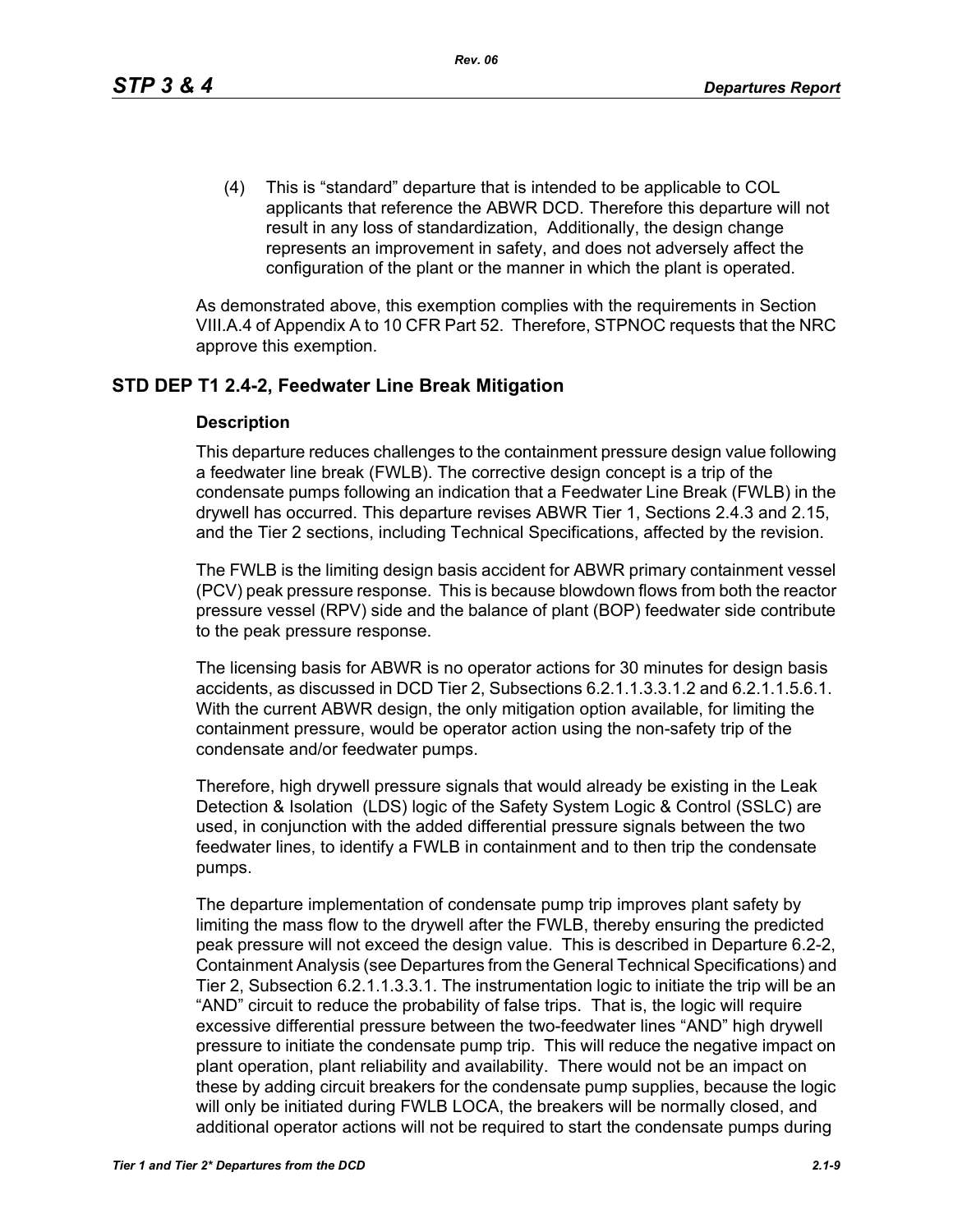other events. The design and location of the safety related breakers are described in Tier 2, Subsection 8.3.1.1.1.

#### **Evaluation Summary**

These changes ensure that the containment pressure margins are maintained during the limiting containment pressurization accident. Consequentially, the changes decrease the risk associated with the feedwater line break inside containment. These changes maintain the same level of plant reliability and performance as described in the DCD. The changes will provide a better level of plant protection and a net benefit to the public health and safety. While this involves changes to an SSC, there are no adverse effects on any DCD design function. No procedure was changed.

This departure was evaluated per Section VIII.A.4 of Appendix A to 10 CFR Part 52, which requires that 1) the design change will not result in a significant decrease in the level of safety otherwise provided by the design; 2) the exemption is authorized by law, will not present an undue risk to the public health and safety, and is consistent with the common defense and security; 3) special circumstances are present as specified in 10 CFR 50.12(a)(2); and 4) the special circumstances outweigh any decrease in safety that may result from the reduction in standardization caused by the exemption. As shown below, each of these four criteria are satisfied.

- (1) As discussed above, the design change represents an improvement and therefore will not result in a significant decrease in the level of safety otherwise provided by the design.
- (2) The exemption is not inconsistent with the Atomic Energy Act or any other statute and therefore is authorized by law. As discussed above, the design change represents an improvement and therefore will not present an undue risk to the public health and safety. The design change does not relate to security and does not otherwise pertain to the common defense and security.
- (3) Special circumstances are present as specified in 10 CFR 50.12(a)(2). Specifically, special circumstance (iv) is present, since the design change represents an improvement and better conformance to licensing criteria (no operator action until 30 minutes) and therefore will result in a benefit to the public health and safety.
- (4) This is "standard" departure that is intended to be applicable to COL applicants that reference the ABWR DCD. Therefore this departure will not result in any loss of standardization. Additionally, the design change represents an improvement in safety, and does not adversely affect the configuration of the plant or the manner in which the plant is operated.

As demonstrated above, this exemption complies with the requirements in Section VIII.A.4 of Appendix A to 10 CFR Part 52. Therefore, STPNOC requests that the NRC approve this exemption.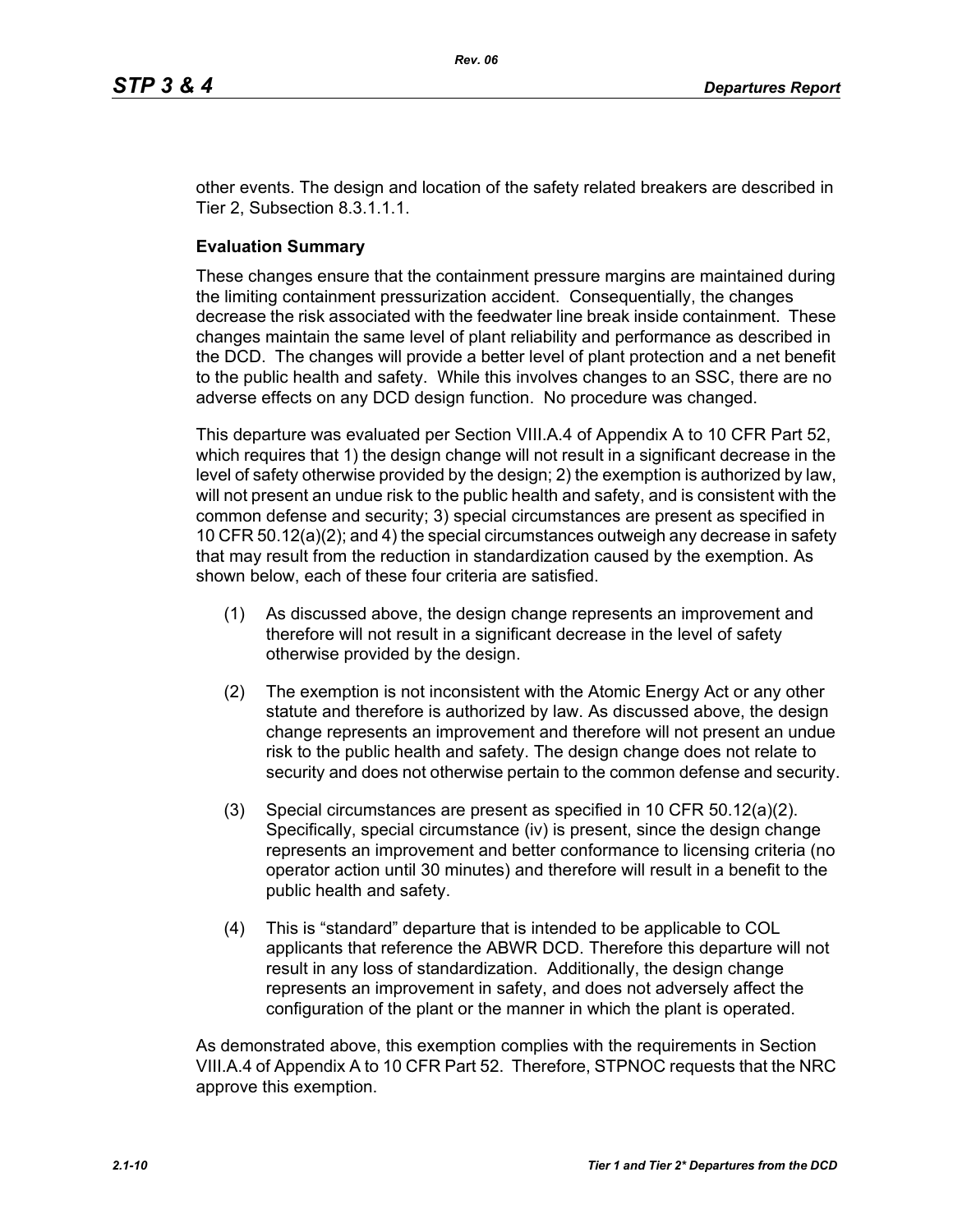# **STD DEP T1 2.4-3, RCIC Turbine/Pump**

#### **Description**

The original DCD incorporated a steam turbine driven water pump that has been historically used in the United States with BWR plants. During the design detailing stage of the ABWR development, another design was chosen based on improved reliability, performance, and simplicity. The new design meets or exceeds all safetyrelated system performance criteria including start time, flow rate, and low steam pressure operation.

The improved design and system simplification is due to (a) monoblock design (pump and turbine within same casing); (b) no shaft seal required; (c) no barometric condenser required; (d) no oil lubrication or oil cooling system required because the system is totally water lubricated; (e) no steam bypass line required for startup; (f) simpler auxiliary subsystems; and (g) no vacuum pump and associated penetration piping or isolation valves required. The monoblock design is of horizontal, two-stage centrifugal water pump driven by a steam turbine contained in a turbine casing integral with the pump casing. The turbine wheel has a single row of blades. The pump impellers, turbine wheel and inducer are mounted on a common shaft, which is supported on two water lubricated journal bearings. The bearings are housed in a central water chamber between the turbine and pump sections and are lubricated by a supply of water taken from the discharge of the first stage impeller and led to the bearings through a water strainer. This design has been installed and is operational in international nuclear and fossil power plants as well as in maritime and military applications.

The Tier 2 impacts follow from design simplification and design classification upgrades. Changes are made to the Tier 2 mechanical, control, and testing sections. The pump is supported on the pedestals of a fabricated steel base plate by feet formed on the pump casing and central water chamber. The monoblock construction of the pump eliminates the need for alignment between the pump and the turbine. The pump and turbine can now be fabricated to ASME Section 3 requirements. The operating speed of the pump is governed by the turbine control subsystem which regulates the quantity of steam to the turbine based on discharge pressure. The main elements of the control gear are the steam stop valve, the throttle valve and the pressure governor. The pump is also provided with electrical and mechanical over speed trip mechanisms which close the steam stop valve when the speed exceeds predetermined levels. Speed measurement is provided by an electronic tachometer.

 The containment penetration for the RCIC vacuum pump discharge line has been removed from the design. The fire loading in the RCIC pump room is reduced by the elimination of the lube oil subsystem and 106 liters of Class III B lube oil.

The ITAAC in 2.4.4 (c), (e), and (f) are modified to reflect the fact that the steam supply bypass valve is not used for startup and a 10-second time delay is no longer needed for the injection and steam admission valves. Also, the ITAAC 2.4.4 (i) (2) associated with the torque to the pump is deleted because of the monoblock design.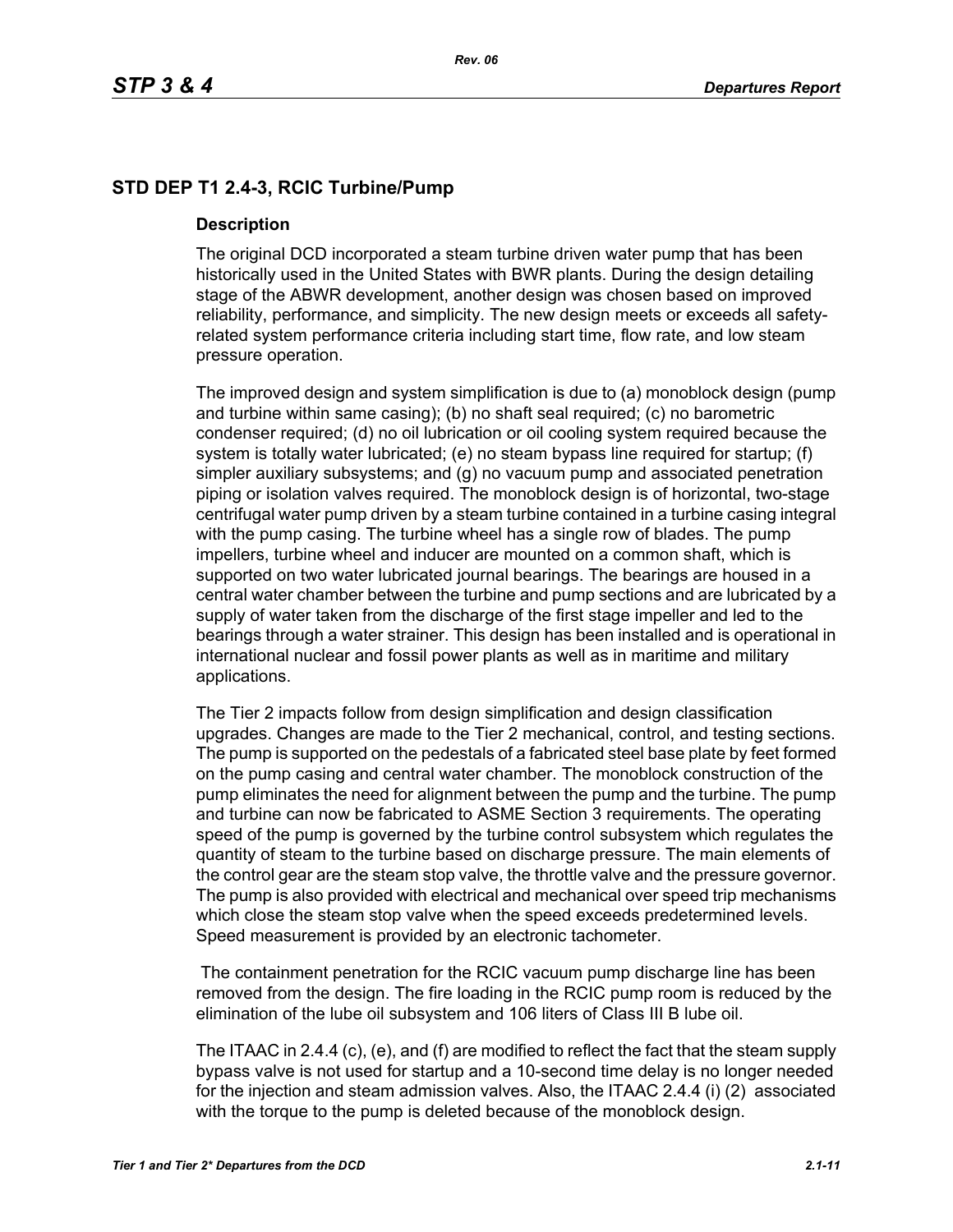Technical Specification Table 3.3.1.4-1, ESF Actuation Instrumentation and SSLC Sensor Instrumentation item 12 d is reinstated and "RCIC Turbine exhaust diaphragm pressure" is corrected to "RCIC turbine exhaust pressure" in this item and in the bases.

 A correction is made to the RCIC system performance test discussion in Subsection 12.2.12.1.9(3)(f)(iv) to clarify that the test return line discharges to the suppression pool and not the condensate storage tank.

#### **Evaluation Summary**

The events and accidents in Chapter 15 were reviewed. The analyses and conclusions presented in Chapter 15 are not affected. No negative impacts on severe accident probability or severity have been identified nor has a new type of severe accident been created. The bases in the generic Technical Specifications in Chapter 16 will be met or exceeded. This departure results in no negative impact on safety, plant operation or cost. Plant availability and reliability will improve due reduction of active and passive components. Improved turbine reliability will have a positive effect on plant safety as well as transient and startup characteristics. Changes to the RCIC ITAAC are simplications due to fewer components yet still allow demonstration of performance critical to safety.

This departure was evaluated per Section VIII.A.4 of Appendix A to 10 CFR Part 52, which requires that 1) the design change will not result in a significant decrease in the level of safety otherwise provided by the design; 2) the exemption is authorized by law, will not present an undue risk to the public health and safety, and is consistent with the common defense and security; 3) special circumstances are present as specified in 10 CFR 50.12(a)(2); and 4) the special circumstances outweigh any decrease in safety that may result from the reduction in standardization caused by the exemption. As shown below, each of these four criteria are satisfied.

- (1) As discussed above, the design change represents an improvement and therefore will not result in a significant decrease in the level of safety otherwise provided by the design.
- (2) The exemption is not inconsistent with the Atomic Energy Act or any other statute and therefore is authorized by law. As discussed above, the design change represents an improvement and therefore will not present an undue risk to the public health and safety. The design change does not relate to security and does not otherwise pertain to the common defense and security.
- (3) Special circumstances are present as specified in 10 CFR 50.12(a)(2). Specifically, special circumstance (iv) is present, since the design change represents an improvement and therefore will result in a benefit to the public health and safety.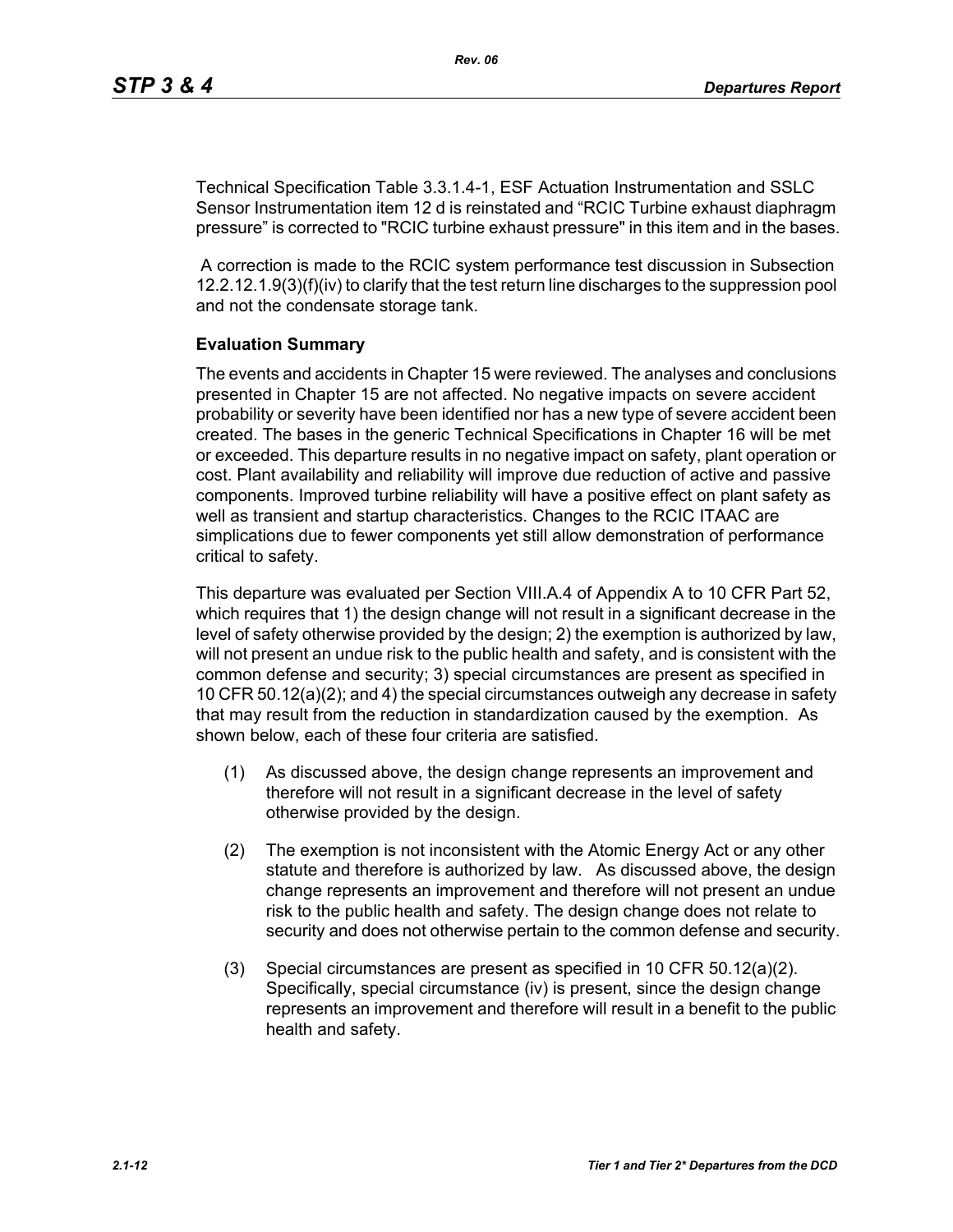(4) This is "standard" departure that is intended to be applicable to COL applicants that reference the ABWR DCD. Therefore this departure will not result in any loss of standardization. Additionally, the design change represents an improvement in safety, and does not adversely affect the configuration of the plant or the manner in which the plant is operated.

As demonstrated above, this exemption complies with the requirements in Section VIII.A.4 of Appendix A to 10 CFR Part 52. Therefore, STPNOC requests that the NRC approve this exemption.

## **STD DEP T1 2.4-4 RHR, HPCF and RCIC Turbine/Pump NPSH**

#### **Description**

The original DCD provided a value of 50% for debris blockage of the suction strainers for purposes of assuring adequate net positive suction head (NPSH) margin for the residual heat removal (RHR) system, the high pressure core flooder (HPCF) system, and the reactor core isolation cooling (RCIC) system. This value was based on Regulatory Guide 1.82 Revision 0. The design basis for the suction strainers for STP 3&4 has been updated to RG 1.82 Rev. 3, which does not use the 50% blockage criterion, but rather provides guidance for mechanistically determining debris head loss across pump suction strainers. The associated ITAAC for the debris blockage of the suction strainers for determination of NPSH margin for the RHR system (T1 Table 2.4.1), HPCF system (T1 Table 2.4.2), and RCIC system (T1 Table 2.4.4) are revised by this departure to be consistent with this updated design basis for the STP 3 & 4 suction strainers.

This change makes the ITAAC consistent with the STP 3&4 suction strainer design and the applicable regulatory guidance. This approach is an improvement in that it uses a mechanistic evaluation for debris blockage and not an assumed value, thus providing a better representation of the debris blockage for purposes of the required NPSH margin determination.

This departure also revises Tier 2 text in 5.4 and 14.2 and figure references in 5.4 and 6.3 to the 50% blockage criterion and replaces them with reference to an analytically derived blockage based on RG 1.82 Rev. 3. This departure also revises text in Sections 6.2 and 6.3 and Appendix 6C.

## **Evaluation Summary**

This departure was evaluated per Section VIII.A.4 of Appendix A to 10 CFR Part 52, which requires 1) the design change will not result in a significant decrease in the level of safety otherwise provided by the design; 2) the exemption is authorized by law, will not present an undue risk to the public health and safety, and is consistent with the common defense and security; 3) special circumstances are present as specified in 10 CFR 50.12(a)(2); and 4) the special circumstances outweigh any decrease in safety that may result from the reduction in standardization caused by the exemption. As shown below, each of these four criteria are satisfied.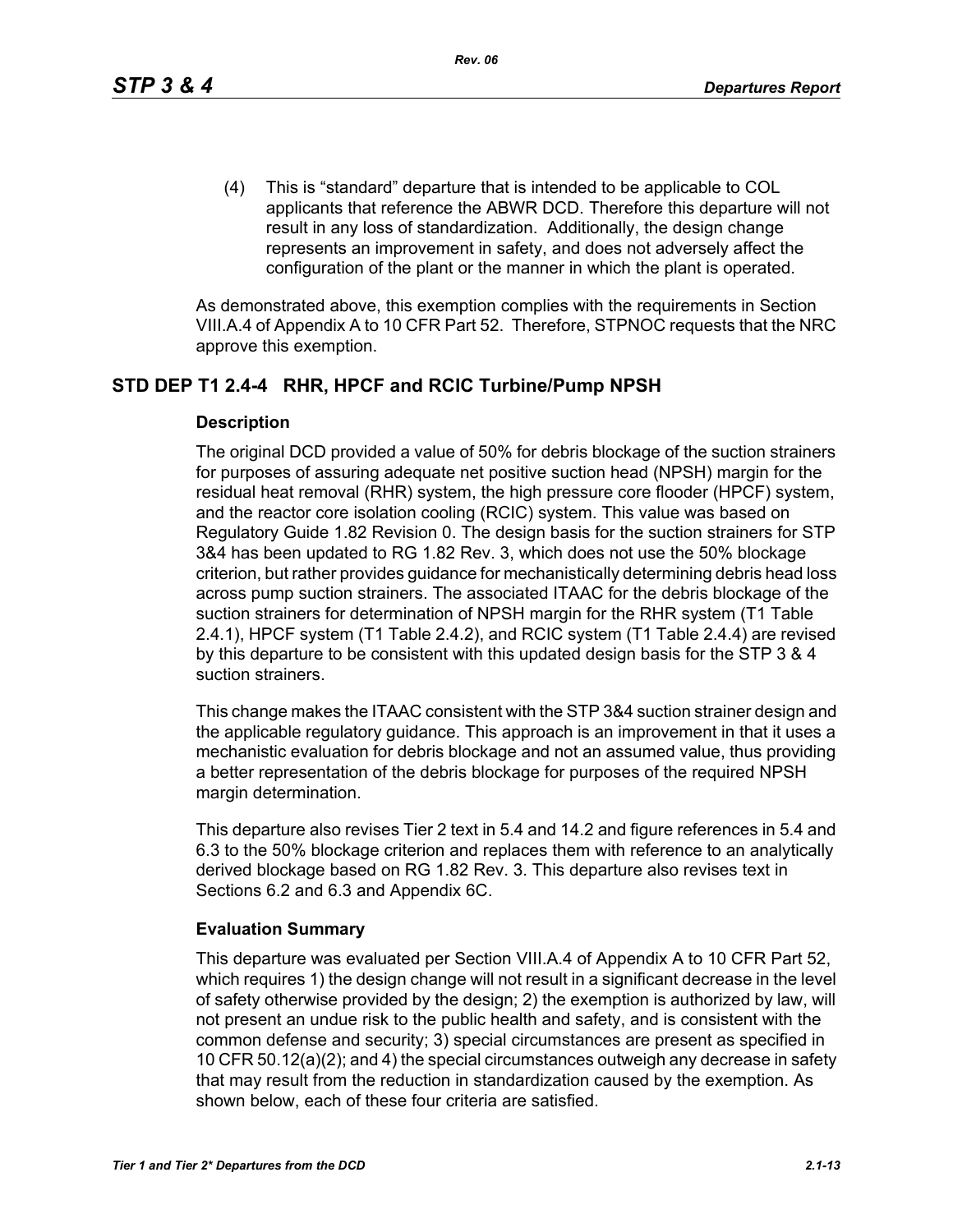- (1) As discussed above, the design change represents an improvement and therefore will not result in a significant decrease in the level of safety otherwise provided by the design.
- (2) The exemption is not inconsistent with the Atomic Energy Act or any other statute and therefore is authorized by law. As discussed above, the design change represents an improvement and therefore will not present an undue risk to the public health and safety and the design change does not relate to security and does not otherwise pertain to the common defense and security.
- (3) Special circumstances are present as specified in 10 CFR 50.12(a)(2). Specifically, special circumstance (iv) is present, since the design change represents an improvement and therefore will result in a benefit to the public health and safety.
- (4) This is "standard" departure that is intended to be applicable to COL applicants that reference the ABWR DCD. Therefore this departure will not result in any loss of standardization. Additionally, the design change represents an improvement in safety, and does not adversely affect the configuration of the plant or the manner in which the plant is operated.

As demonstrated above, this exemption complies with the requirements in Section VIII.A.4 of Appendix A to 10 CFR Part 52. Therefore, STPNOC requests that the NRC approve this exemption.

## **STP DEP T1 2.5-1, Elimination of New Fuel Storage Racks From the New Fuel Vault**

This departure eliminates the new fuel storage racks from the New Fuel Vault (NFV). This site specific change will result in there being only a single design for fuel storage racks, all of which are located in the spent fuel pool (SFP). These racks will store both new and spent fuel assemblies.

The reference ABWR DCD provides for new fuel storage racks in the NFV so that new fuel can be stored in the NFV after receipt inspection and subsequently moved to the SFP before being loaded in the Reactor Pressure Vessel (RPV). New fuel also could be moved directly to the SFP after receipt inspection. At STP 3&4, new fuel will always be moved directly to the SFP after receipt inspection. This reduces the number of times fuel must be handled before being loaded in the RPV. By eliminating interim storage in the NFV, the number of fuel handling evolutions is reduced, thereby reducing risk associated with fuel handling. Eliminating the new fuel racks from the design of STP 3&4 avoids the expense of design, procurement and licensing of a system that will not be used.

- Tier 1 Subsection 2.5.6, Fuel Storage Facility, was modified to remove the new fuel storage rack descriptions.
- Tier 1 Table 2.5.6, Fuel Storage Facility, was modified to remove the new fuel storage rack references.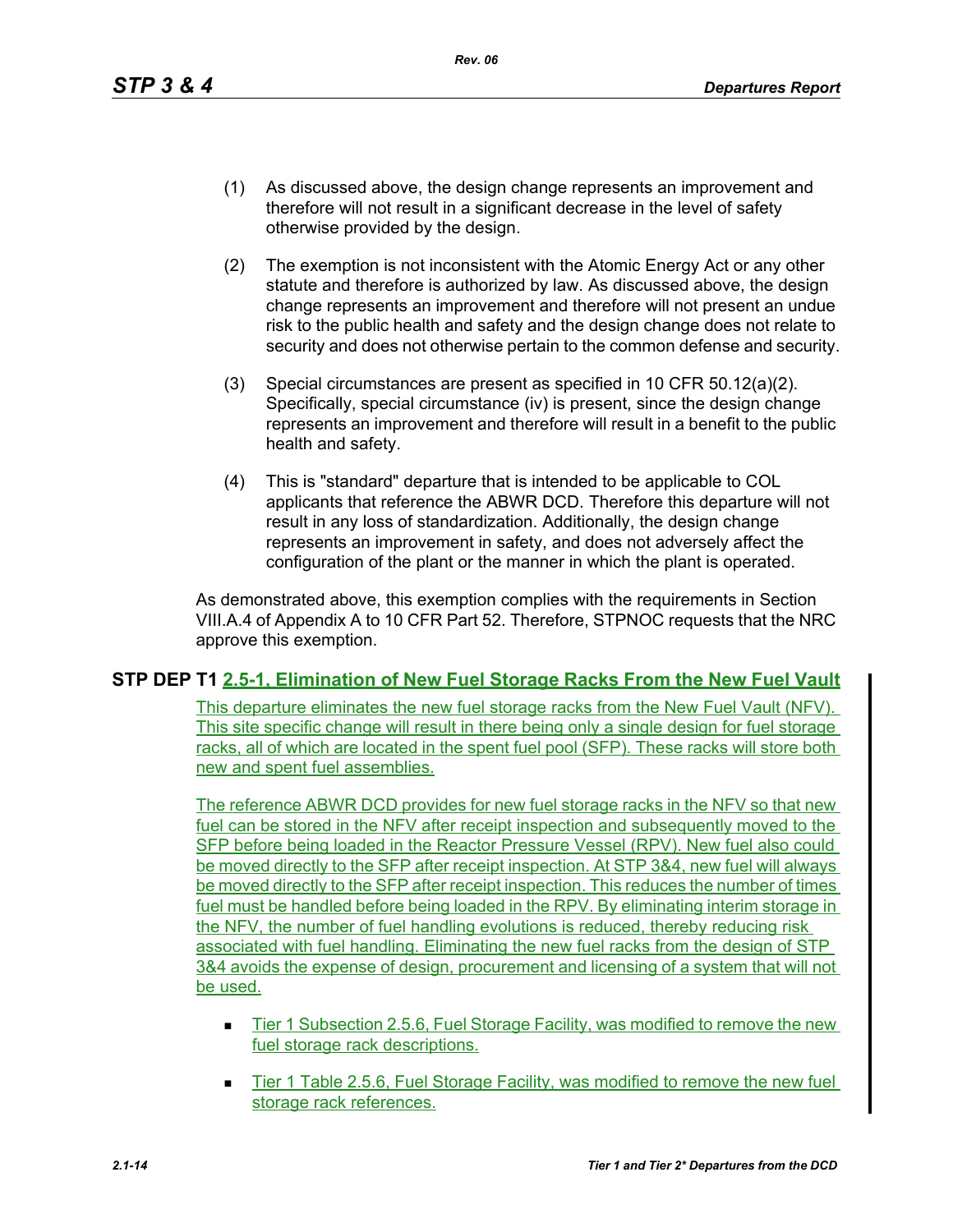Tier 2 Subsection 1.2.2.6.5 was modified to remove the new fuel storage rack references

*Rev. 06*

- Tier 2 Subsection 1.2.2.6.6 was modified to remove the new fuel storage rack references.
- Tier 2 Subsection 3.1.2.6.2.2.1 was modified to remove the new fuel storage rack references.
- Tier 2 Subsection 3.1.2.6.3.2 was modified to remove the new fuel storage rack references.
- Tier 2 Section 9.1 was modified to remove the new fuel storage rack references.
- Tier 2 Subsection 9.1.1 was modified to remove the new fuel storage rack references. Descriptions for storage of new fuel were referenced to the Spent Fuel Storage descriptions in Section 9.1.2.
- Tier 2 Subsection 9.1.4 was modified to remove the new fuel storage rack references and load paths modified to remove the new fuel storage racks as a destination.
- Tier 2 Subsection 9.1.6.1 (COL License Information Items 9.1) was revised to reference COL License Information Item 9.3 based on elimination of the New Fuel Storage Racks.
- Tier 2 Subsection 9.1.6.2 (COL License Information Item 9.2) was revised to reference COL License Information Item 9.4 based on elimination of the New Fuel Storage Racks.
- Tier 2 Table 9.1-8 was revised to remove reference to the new fuel vault.
- Tier 2 Figure 9.1-14 was modified to remove reference to New Fuel Storage Racks in the New Fuel Vault.
- Tier 2 Section 12.3, was modified to add reference to STP DEP T1 2.5-1.
- **Tier 2 Subsection 12.3.4.3 was modified to remove the new fuel storage rack** references.
- Tier 2 Chapter 16, Technical Specifications Design Features Section 4.3, Fuel Storage, was modified to remove the new fuel storage rack references and to include a fuel storage rack center to center distance requirement in the spent fuel storage rack specification, 4.3.1.1.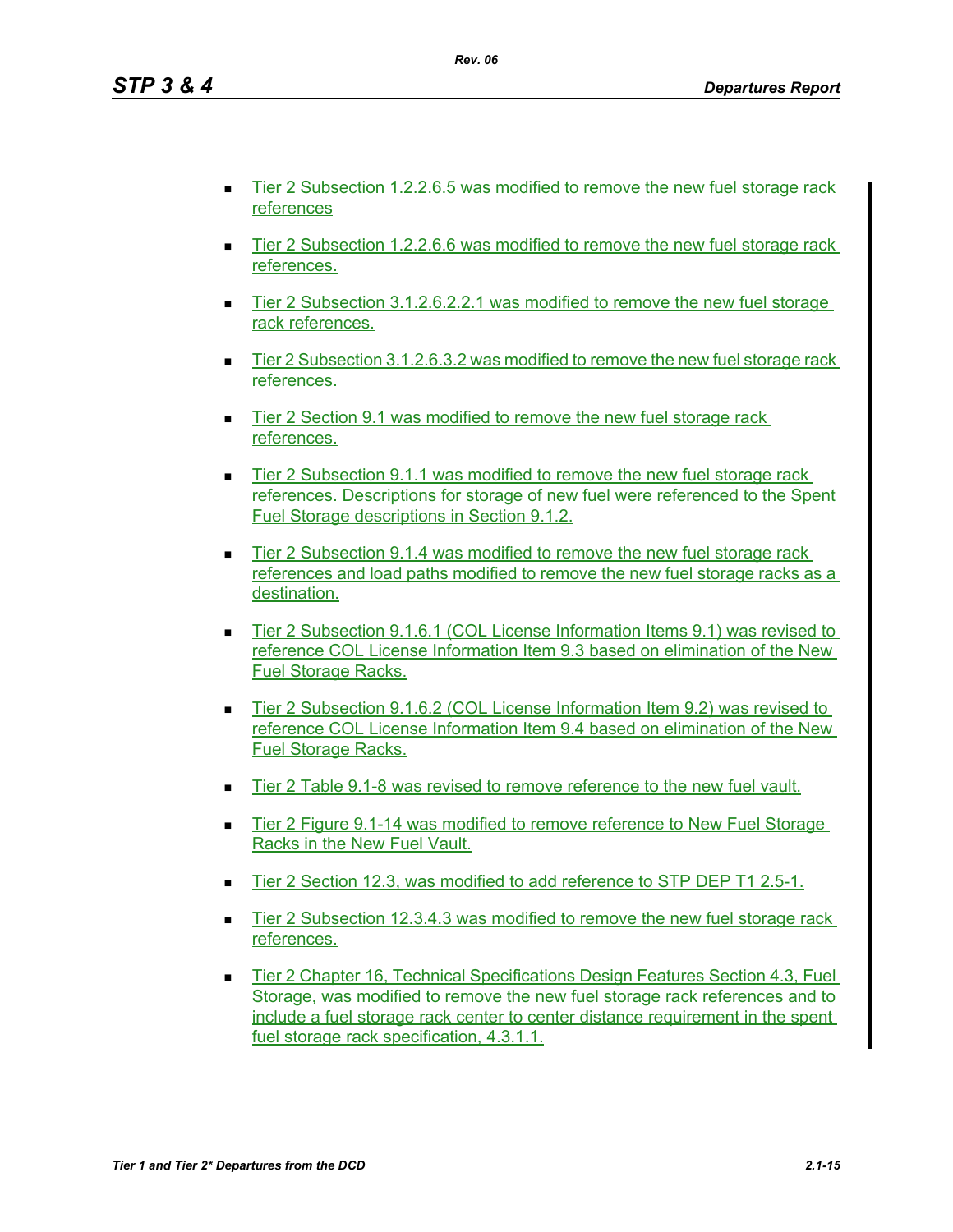## **Evaluation Summary**

This departure was evaluated per Section VIII.A.4 of Appendix A to 10 CFR Part 52, which requires that (1) the design will not result in a significant decrease in the level of safety otherwise provided by the design; (2) the exemption is authorized by law, will not present an undue risk to the public health and safety, and is consistent with the common defense and security; (3) special circumstances are present as specified in 10 CFR 50.12(a) (2); and (4) the special circumstances outweigh any decrease in safety that may result from the reduction in standardization caused by the exemption. As shown below, each of these criteria are satisfied.

- (1) The change will not result in a decrease in the level of safety otherwise provided by the design since new fuel will be stored in the spent fuel pool directly after receipt inspection. As described above, elimination of the option of storing new fuel in the NFV reduces the potential number of fuel handling evolutions and their associated risk, thereby increasing the level of safety.
- (2) The change is not inconsistent with the Atomic Energy Act or any other statute and therefore is authorized by law. As stated above, the change will not present an undue risk to the public health and safety since reducing the potential number of fuel handling evolutions increases the level of safety. This change does not relate to security and does not otherwise pertain to the common defense and security.
- (3) Special circumstances are present as specified in 10 CFR 50.12(a)(2). Specifically, special circumstance (ii) is present since storage of new fuel in the NFV is not necessary to achieve the underlying purpose of the design certification rule (which is to store new fuel safely), and special circumstance (iv) is present since thechange represents an increase in the level of safety as discussed above and; therefore, provides a benefit to the public health and safety.
- (4) The special circumstances outweigh any decrease in safety that may result from the reduction in standardization. Specifically, since the change only eliminates one of the options for storage of new fuel, the reduction in standardization would not result in a significant decrease in safety. As described above, reducing the potential number of fuel handling evolutions represents an improvement in safety and does not adversely affect the configuration of the plant or the manner in which the plant is operated.

As demonstrated above, this exemption complies with the requirements in Section VIII.A.4 of Appendix A to 10 CFR Part 52. Therefore, NINA requests that the NRC approve this exemption.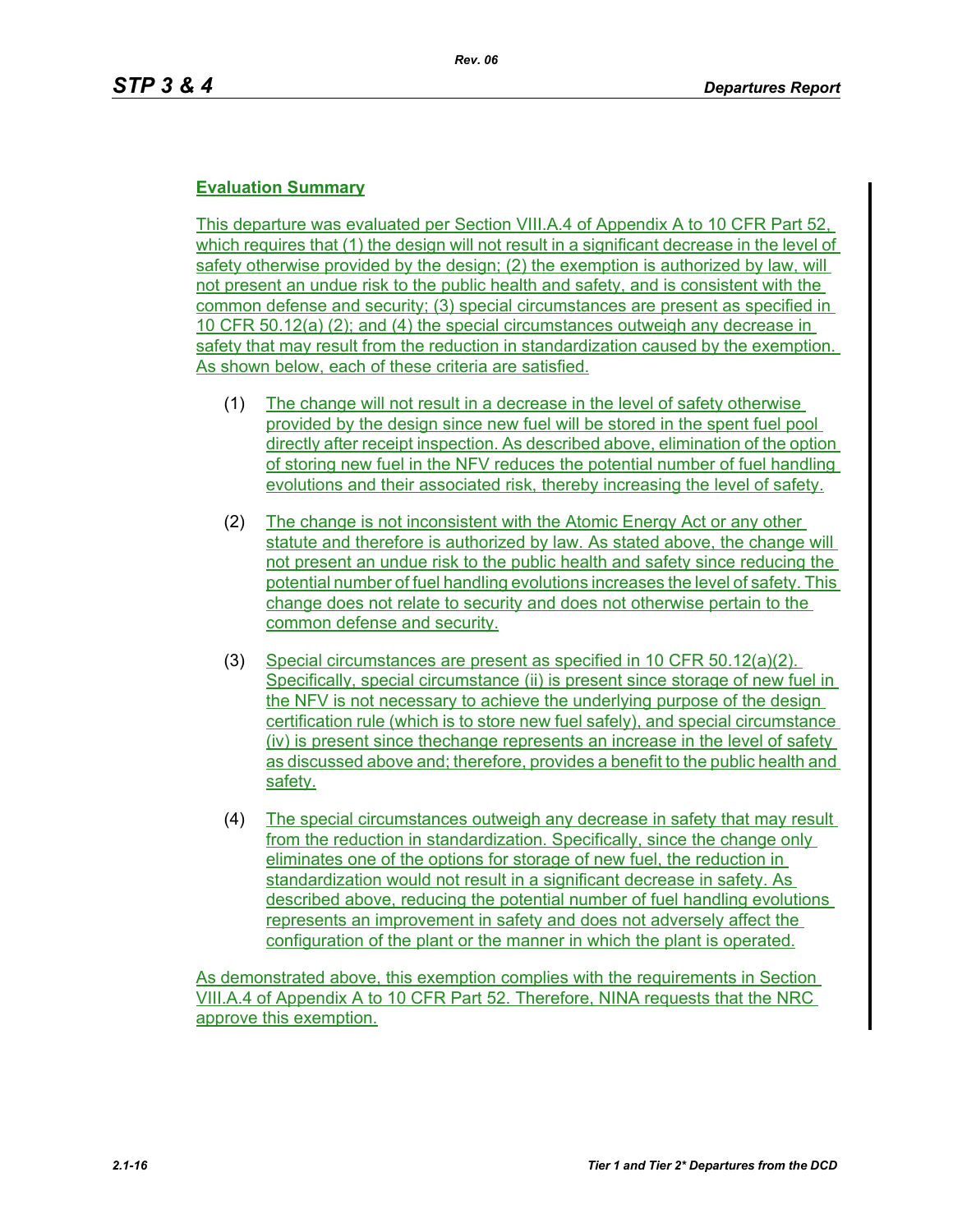# **STD DEP T1 2.10-1, Addition of Condensate Booster Pumps**

## **Description**

DCD Tier 1 Figure 2.10.2a shows the basic system configuration of the Condensate and Feedwater System (CFS) with a single symbol for condensate pumps. This departure adds a second symbol to indicate the addition of condensate booster pumps in series. The CFS system is classified as non-safety-related and does not perform a safety function. The location/arrangement of the condensate pumps and condensate booster pumps, between the condenser hotwell and the low pressure heaters, does not adversely impact the ability of the CFS to perform the function described in the Tier 1 Design Description. As part of this departure, DCD Tier 1 Figure 2.10.9, Turbine Gland Seal System, is revised to correct an obvious typographical error.

## **Evaluation Summary**

This departure was evaluated per Section VIII.A.4 of Appendix A to 10 CFR Part 52, which requires 1) the design change will not result in a significant decrease in the level of safety otherwise provided by the design; 2) the exemption is authorized by law, will not present an undue risk to the public health and safety,and is consistent with the common defense and security; 3) special circumstances are present as specified in 10 CFR 50.12(a)(2); and 4) the special circumstances outweigh any decrease in safety that may result from the reduction in standardization caused by the exemption. As shown below, each of these four criteria are satisfied.

- (1) As discussed above, the change recognizes the use of condensate pumps and condensate booster pumps. The CFS does not perform a safety function and therefore the change will not result in a significant decrease in the level of safety otherwise provided by the design.
- (2) The exemption is not inconsistent with the Atomic Energy Act or any other statute and therefore is authorized by law. As discussed above, the change involves a system with no safety function and therefore will not present an undue risk to the public health and safety and the design change does not relate to security and does not otherwise pertain to the common defense and security.
- (3) Special circumstances are present as specified in 10 CFR 50.12(a)(2). Specifically, special circumstance (ii) is present, since the design change does not affect safety. Accordingly, it is not necessary to preserve the configuration of the CFS as presented in Tier 1 in order to achieve the purpose of the ABWR design certification rule.
- (4) This is a "standard" departure that is intended to be applicable to COL applicants that reference the ABWR DCD, thus the departure will not affect standardization. Additionally, the change does not adversely affect the configuration of the plant or adversely affect the manner in which the plant is operated.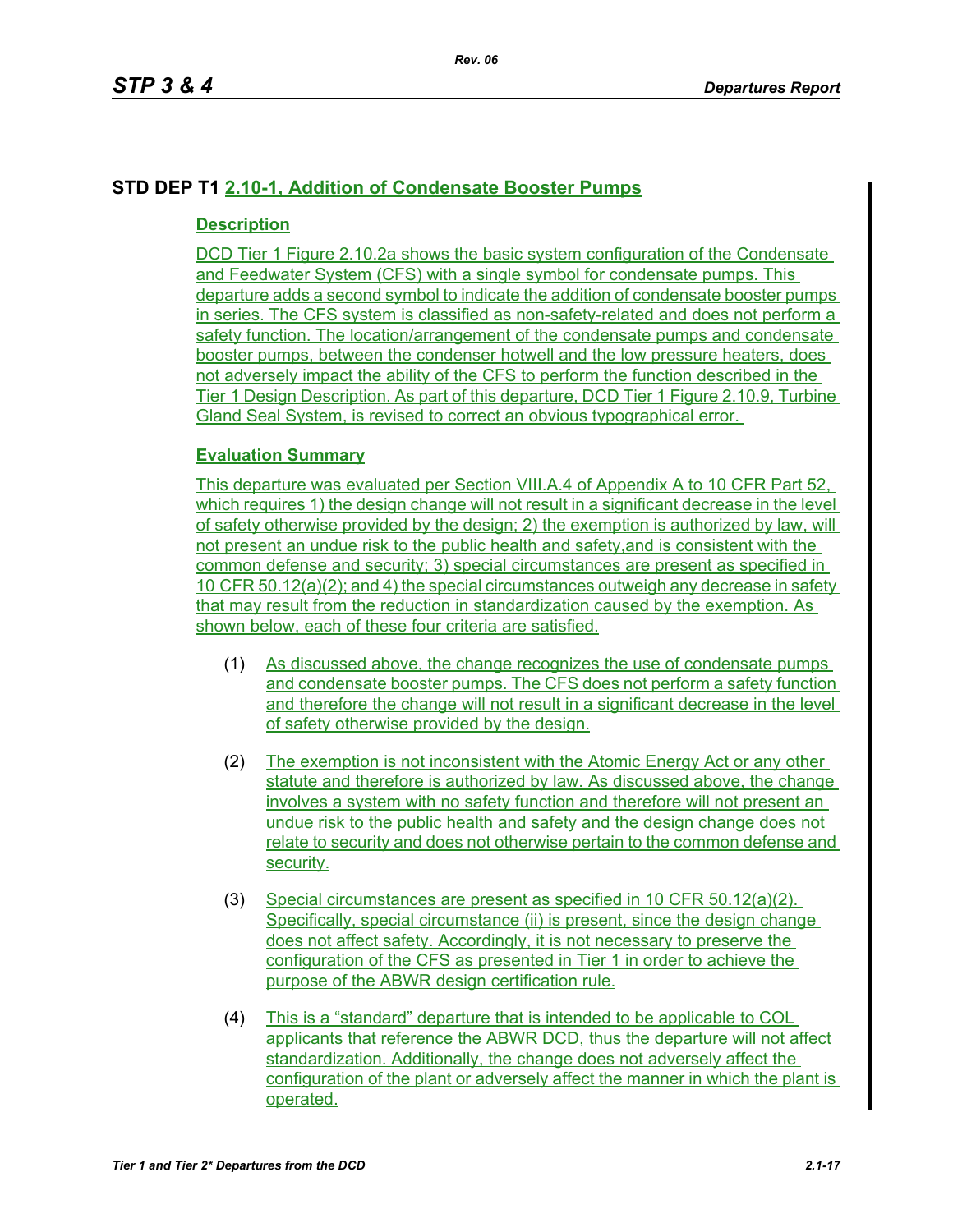As demonstrated above, this exemption complies with the requirements in Section VIII.A.4 of Appendix A to 10 CFR Part 52.

# **STD DEP T1 2.12-1, Electrical Breaker/Fuse Coordination and Low Voltage Testing**

## **Description**

The reference ABWR DCD in Tier 1 states electrical power distribution interrupting devices (circuit breakers and fuses) are coordinated such that the interrupting device closest to the fault opens first. The description of the interruption device coordination has been modified to include the acceptable industry practice with standards and codes (e.g., IEEE 141, IEEE 242, etc.). Including this provides detailed guidance for electrical system design expectations. Since protective device coordination may overlap, and the discrete coordination may not be possible, the expectation has been changed to meet the requirement to the maximum extent possible.

The reference ABWR DCD ITAAC also requires that pre-operational/start-up testing of the as-built Class 1E Electrical Power Distribution System will be conducted by operating connected Class 1E loads at their analyzed minimum voltage. DCD Table 2.12.1 (Electric Power Distribution System ITAAC) currently states that tests of the asbuilt Class 1E Electric Power Distribution System will be conducted by operating connected Class 1E loads at their analyzed minimum voltage. Testing in this manner for each connected Class 1E load is not practical to connect and disconnect each load, one at time to facilitate testing.

For DC loads, ITAAC require testing by operating connected Class 1E loads at both the minimum and maximum battery voltages. Tier 1 DCD Table 2.12.12 (Direct Current Power Supply ITAAC) currently states that tests of the as-built Class 1E DC system will be conducted by operating connected Class 1E loads at less than or equal to the minimum allowable battery voltage and at greater than or equal to the maximum battery charging voltage. It is not practical to perform testing in this manner. This is modified to allow performance type tests at the manufacturer's shop for the operating voltage range of Class 1E AC and DC electrical equipment prior to shipment to the site. In addition, system preoperational tests will be conducted on the as-built Class 1E AC and DC systems and test voltage results will be compare against system voltage analysis.

## **Evaluation Summary**

For electrical loads powered at or below 120 VAC or 125 VDC, the requirement that the device closest to the fault open first is not always met, since many small loads have internal fuses/circuit breakers and there is often a minimum device size available, or the minimum circuit breaker/fuse size recommended by the vendor. In the case of high fault current, the upstream protective device may trip before the protective device connected to the small load, or both may trip at the same time. In such cases, discrete coordination may not be possible.

The extensive in-situ testing in the DCD is not necessary and is duplicated, since the voltage tests are performed by the manufacturers as part of their normal performance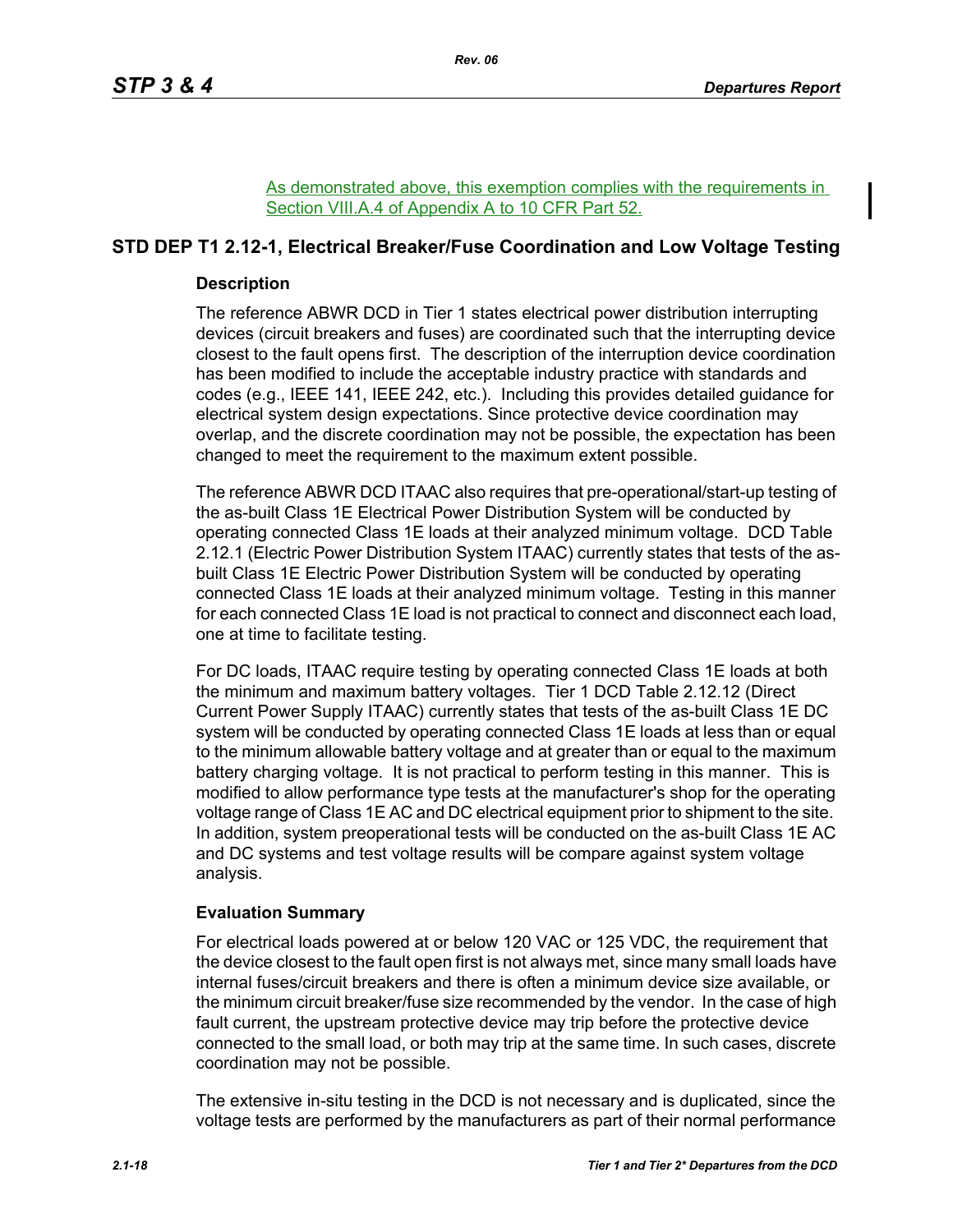and functional tests prior to shipment. In addition, testing is performed at the jobsite on electrical power distribution equipment during construction after its installation.

The events and accidents in Chapter 15 were reviewed. The analyses and conclusions presented in Chapter 15 are not affected as the alternate methods of breaker coordination and low voltage testing are judged equivalent to those in the DCD. No negative impacts on severe accident probability or severity have been identified nor has a new type of severe accident been created. The bases in the generic Technical Specifications in Chapter 16 will be met or exceeded.

This departure was evaluated per Section VIII.A.4 of Appendix A to 10 CFR Part 52, which requires 1) the design change will not result in a significant decrease in the level of safety otherwise provided by the design; 2) the exemption is authorized by law, will not present an undue risk to the public health and safety, and is consistent with the common defense and security; 3) special circumstances are present as specified in 10 CFR 50.12(a)(2); and 4) the special circumstances outweigh any decrease in safety that may result from the reduction in standardization caused by the exemption. As shown below, each of these four criteria are satisfied.

- (1) As discussed above, the change is intended to accomplish the same purpose as the original DCD design and therefore will not result in a significant decrease in the level of safety otherwise provided by the design.
- (2) The exemption is not inconsistent with the Atomic Energy Act or any other statute and therefore is authorized by law. As discussed above, the DCD change accomplishes the same purpose and therefore will not present an undue risk to the public health and safety. and the design change does not relate to security and does not otherwise pertain to the common defense and security.
- (3) Special circumstances are present as specified in 10 CFR 50.12(a)(2). Specifically, special circumstance (ii) is present, since the change accomplishes the same underlying purpose as the original DCD design.
- (4) This change is intended to be applicable to COL applicants that reference the ABWR DCD. Therefore this departure will not result in any loss of standardization.

As demonstrated above, this exemption complies with the requirements in Section VIII.A.4 of Appendix A to 10 CFR Part 52. Therefore, STPNOC requests that the NRC approve this exemption.

## **References**

- (5) IEEE 141-1993, Recommended Practice for Electric Power Distribution for Industrial Plants (IEEE Red Book)
- (6) IEEE 242 -2001, Recommended Practice for Protection and Coordination of Industrial and Commercial Power Systems (IEEE Buff Book)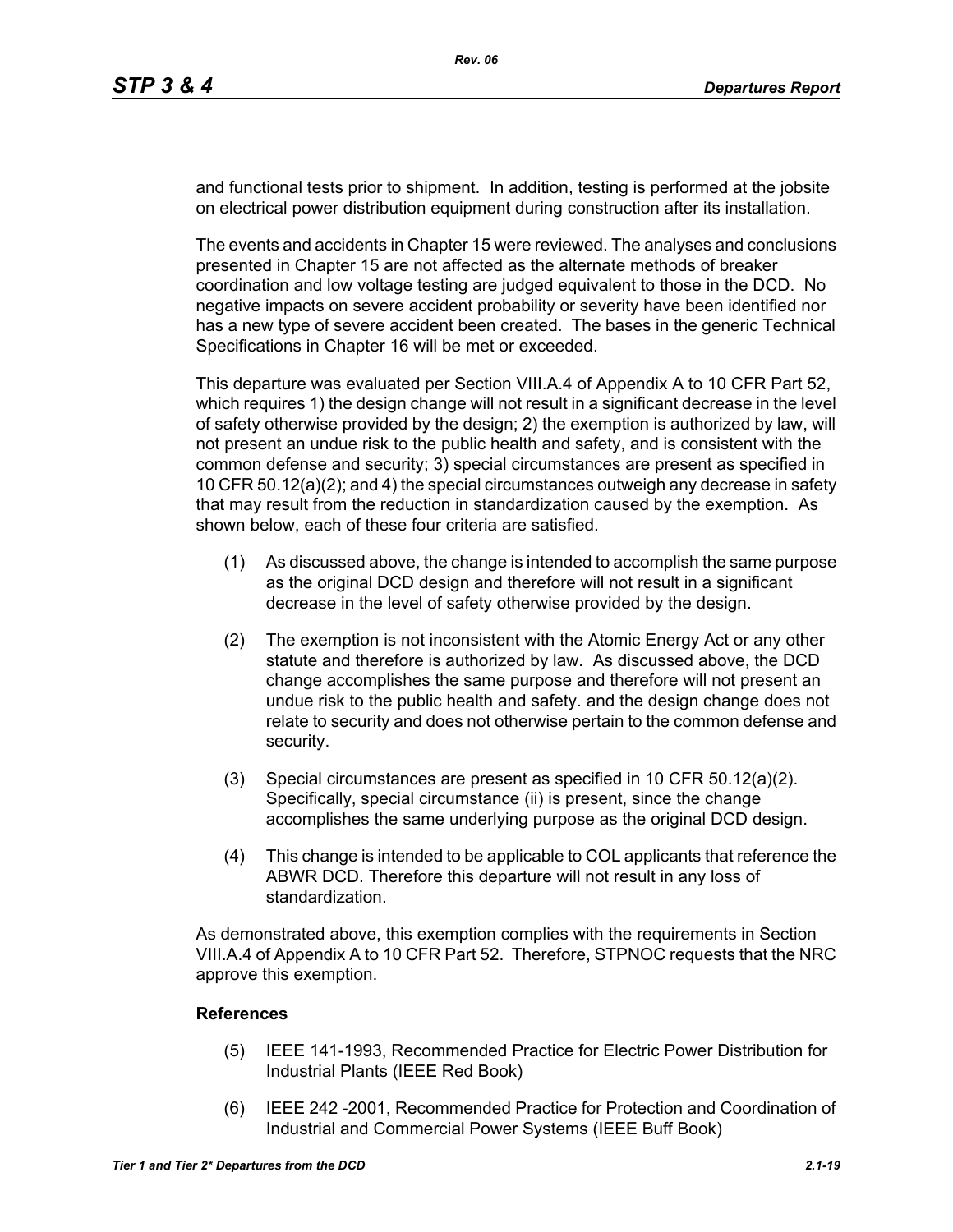# **STD DEP T1 2.12-2, I&C Power Divisions**

## **Description**

A fourth division of safety related power has been added to the Class 1E Instrument and Control Power Supply System.

The Instrument and Control Power Supply System as described in the DCD Tier 1 provided power to three mechanical safety-related divisions (I, II and III) and not to safety-related Distributed Control and Information System (DCIS) Division IV. This departure adds a fourth regulating transformer and associated distribution panels to supply Instrument and Control Power to Division IV.

The DCIS cabinets and chassis, ECCS Digital Control and Information System cabinets and chassis, in each of the four divisions, use redundant power supplies and feeds for increased reliability and availability to allow self-diagnostics and to operate during power failures. The existing design provides three divisions such that the two feeds are uninterruptible vital AC power (uninterruptible does not mean single failure proof) and I&C power (interruptible but diesel-backed). The second I&C power feed is available to the Division IV DCIS cabinets and chassis. Most power problems can be addressed on-line and all such problems will be "non-critical" faults since no functionality will be lost.

## **Evaluation Summary**

This departure was evaluated per Section VIII.A.4 of Appendix A to 10 CFR Part 52, which requires 1) the design change will not result in a significant decrease in the level of safety otherwise provided by the design; 2) the exemption is authorized by law, will not present an undue risk to the public health and safety, and is consistent with the common defense and security; 3) special circumstances are present as specified in 10 CFR 50.12(a)(2); and 4) the special circumstances outweigh any decrease in safety that may result from the reduction in standardization caused by the exemption. As shown below, each of these four criteria are satisfied.

- (1) As discussed above, the design change represents an improvement and therefore will not result in a significant decrease in the level of safety otherwise provided by the design.
- (2) The exemption is not inconsistent with the Atomic Energy Act or any other statute and therefore is authorized by law. As discussed above, the design change represents an improvement and therefore will not present an undue risk to the public health and safety and the design change does not relate to security and does not otherwise pertain to the common defense and security.
- (3) Special circumstances are present as specified in 10 CFR 50.12(a)(2). Specifically, special circumstance (iv) is present, since the design change represents an improvement and therefore will result in a benefit to the public health and safety.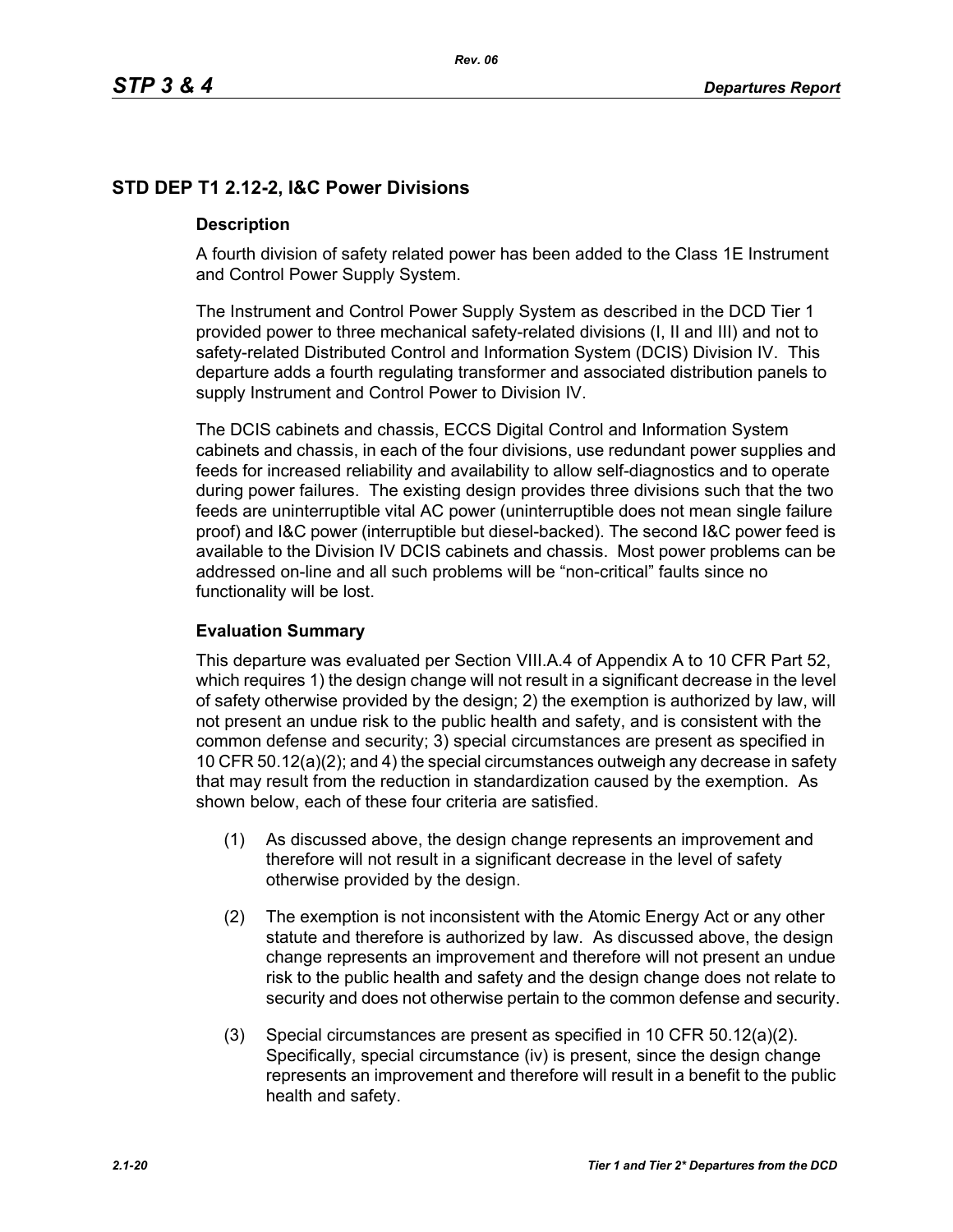(4) This is "standard" departure that is intended to be applicable to COL applicants that reference the ABWR DCD. Therefore this departure will not result in any loss of standardization. Additionally, the design change represents an improvement in safety, and does not adversely affect the configuration of the plant or the manner in which the plant is operated.

As demonstrated above, this exemption complies with the requirements in Section VIII.A.4 of Appendix A to 10 CFR Part 52. Therefore, STPNOC requests that the NRC approve this exemption.

## **STD DEP T1 2.14-1, Hydrogen Recombiner Requirements Elimination**

#### **Description**

10 CFR 50.44, "Combustible gas control for nuclear power reactors," was amended after the issuance of the design certification for the ABWR. The amended 10 CFR 50.44 eliminates the requirements for hydrogen control systems to mitigate a designbasis LOCA hydrogen release. As a result of this change, the use of the containment hydrogen and oxygen monitoring instrumentation in the mitigation of a design-basis LOCA is also eliminated. This change was implemented using the guidance contained within TSTF-447-A, Revision 1, "Elimination of Hydrogen Recombiners and Change to Hydrogen and Oxygen Monitors."

This departure reflects the elimination of the requirement to maintain equipment needed to mitigate a design-basis LOCA hydrogen release. This departure includes the following:

- (1) The ABWR Flammability Control System (FCS), which consists of two redundant hydrogen recombiners, is no longer required in the response to a design basis LOCA and is eliminated. In conjunction with this change, LCO 3.6.3.1, "Primary Containment Hydrogen Recombiners," which established the requirements for the FCS is deleted. LCO 3.3.6.2, "Remote Shutdown System," is modified to delete Function 17, which required remote shutdown system controls for cooling water to the FCS. Supports systems associated with the FCS are modified or deleted, as necessary, to support removal of the FCS.
- (2) The containment hydrogen and oxygen monitoring functions of the Containment Monitoring System are no longer required to function for the mitigation of a design basis LOCA. Consequently, the containment hydrogen and oxygen monitoring functions are no longer classified as Category 1, as defined in Regulatory Guide (RG) 1.97, "Instrumentation for Light-Water-Cooled Nuclear Power Plants to Assess Plant and Environs Conditions During and Following an Accident," Revision 4. The RG 1.97 classification of containment hydrogen and oxygen monitoring functions are changed to Category 3 for hydrogen monitoring, and Category 2 for oxygen monitoring, allowing these instruments to be re-classified as nonsafety-related. In conjunction with this change, LCO 3.3.6.1, "Post Accident Monitoring (PAM) Instrumentation," is modified to delete Functions 11 and 12, requirements for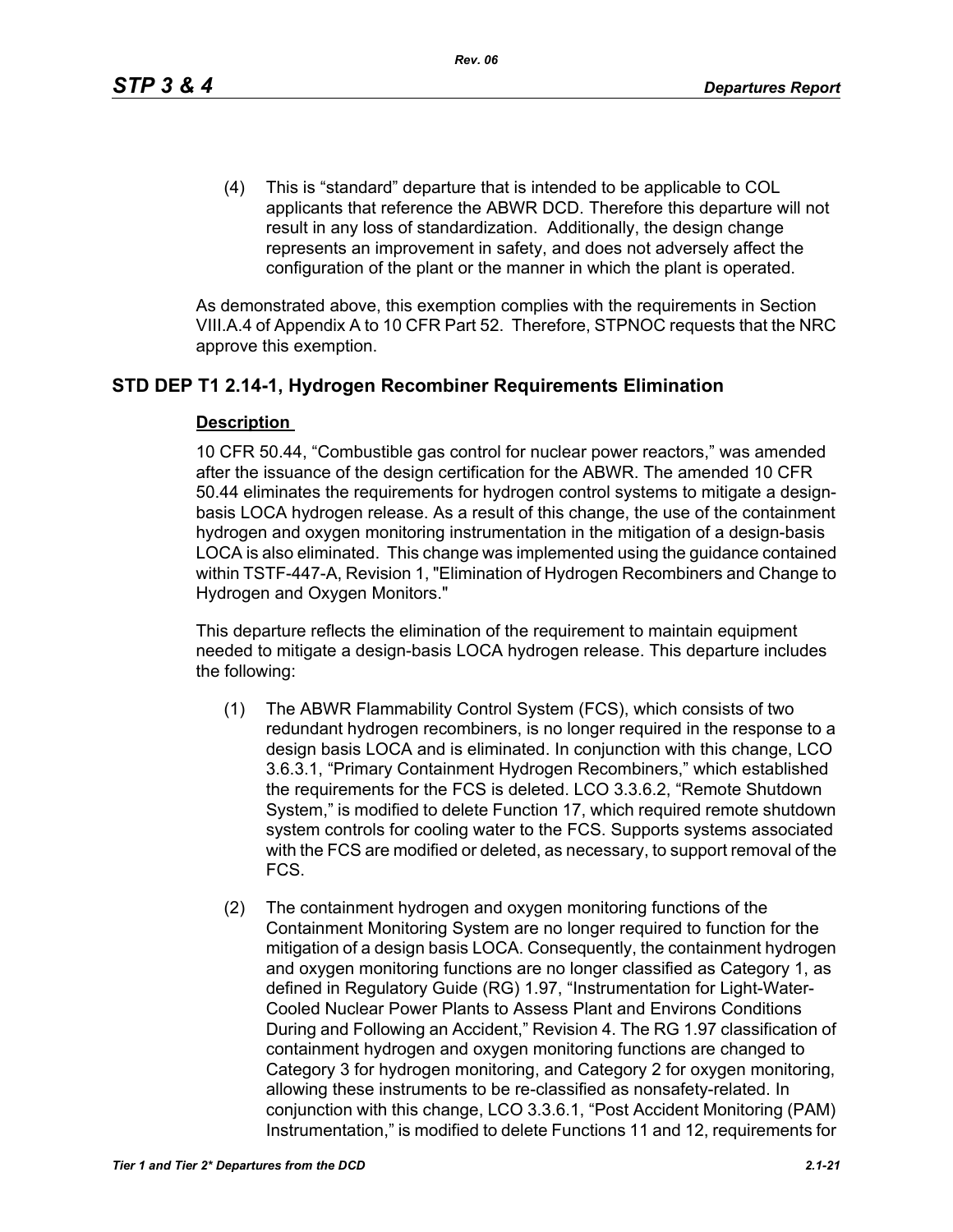the H<sub>2</sub> and O<sub>2</sub> analyzers in the containment drywell and wetwell. This change to LCO 3.3.6.1 is acceptable because only Category 1 PAM instruments meet 10 CFR 50.36 criteria for inclusion in technical specifications.

With the adoption of these changes, the design and other requirements for control of combustible gases satisfy the regulations in 10 CFR 50.44(c) as amended. The design and requirements for control of combustible gases are consistent with the guidance provided in Regulatory Guide 1.7, Control of Combustible Gas Concentrations in Containment, Revision 3, dated March 2007, as described below.

(1) 10 CFR 50.44(c)(1), Mixed atmosphere, requires that all containments have a capability for ensuring a mixed atmosphere during design-basis and significant beyond design-basis accidents. Section C.3 of RG 1.7 specifies that this capability may be provided by an active, passive, or combination system. Active systems may consist of a fan, a fan cooler, or containment spray.

The ABWR satisfies this requirement by a combination of active and passive capability. As indicated in the reference ABWR DCD, Section 6.2.5.1(6), the drywell and the suppression chamber will be mixed uniformly after the design basis LOCA due to natural convection and molecular diffusion. Mixing will be further promoted by operation of the containment sprays. The containment spray system consists of two RHR spray loops, each of which includes both wetwell and drywell sprays. LCO 3.6.2.4, Residual Heat Removal (RHR) Containment Spray," ensures that the active components for containment mixing are reliable, redundant, single-failure-proof, able to be tested and inspected, and remain operable with a loss of onsite or offsite power as recommended in Section C.3 of RG 1.7.

(2) 10 CFR 50.44(c)(2), Combustible gas control, requires that all containments have an inerted atmosphere or must limit hydrogen concentrations in containment during and following an accident.

The ABWR satisfies this requirement with the Atmospheric Control System (ACS), which is provided to establish and maintain an inert atmosphere within the primary containment. LCO 3.6.3.2, "Primary Containment Oxygen Concentration," ensures that the primary containment is inerted whenever reactor power is greater than 15% of rated thermal power.

(3) 10 CFR 50.44(c)(3), Equipment Survivability, requires that containments that do not rely upon an inerted atmosphere to control combustible gases must be able to establish and maintain safe shutdown and containment structural integrity with systems and components capable of performing their functions during and after exposure to the environmental conditions created by the burning of hydrogen.

This requirement is not applicable to the ABWR because the ABWR uses an inerted atmosphere to control combustible gases in the primary containment.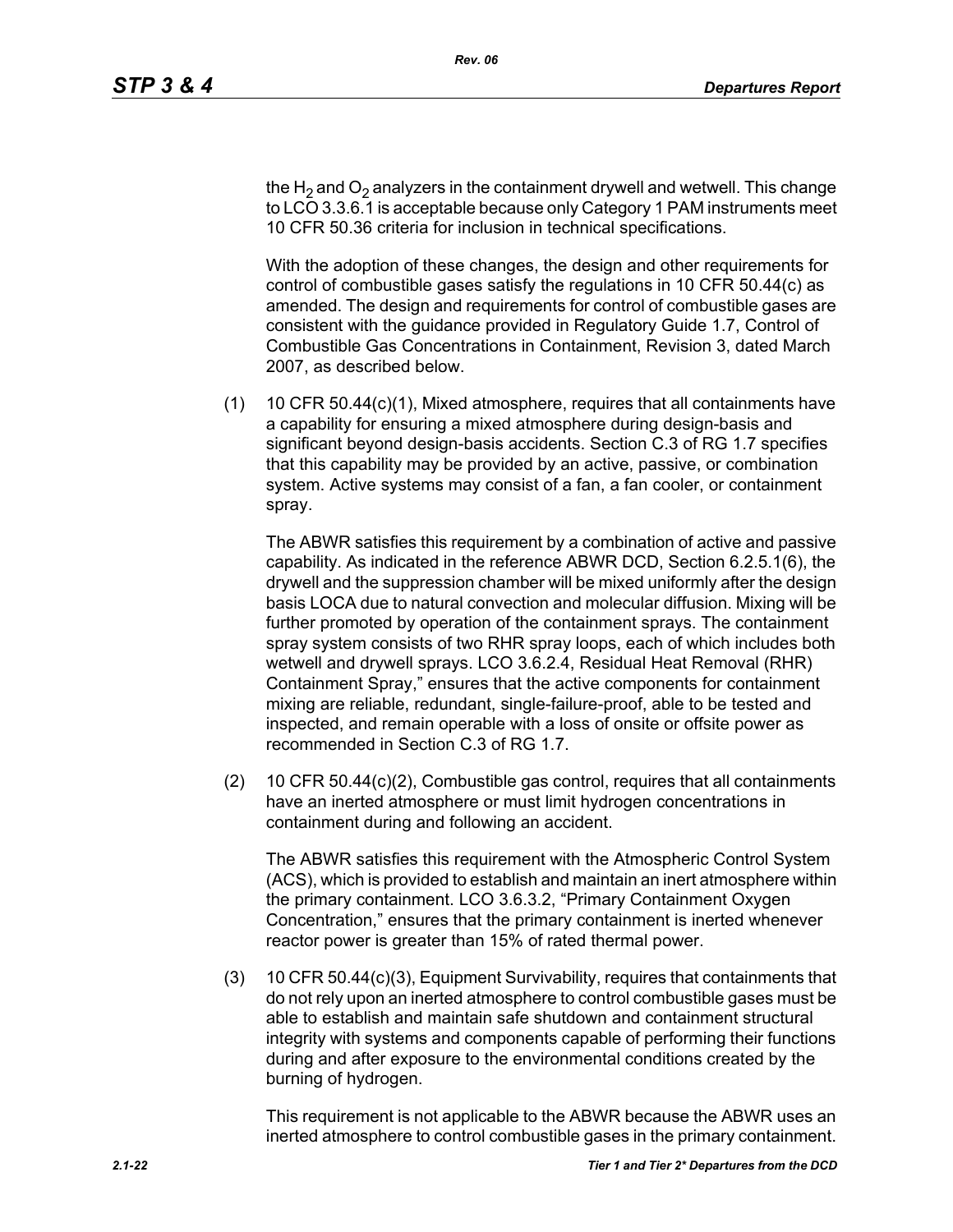(4) 10 CFR 50.44(c)(4), Monitoring, requires that equipment be provided for monitoring oxygen and hydrogen in the containment. This oxygen and hydrogen monitoring equipment must be must be functional, reliable, and capable of continuously measuring the concentration of oxygen and hydrogen in the containment atmosphere following a significant beyond design-basis accident for combustible gas control and accident management, including emergency planning.

The ABWR satisfies this requirement for monitoring oxygen and hydrogen in the primary containment as described in item (k) of the reference ABWR DCD, Section 7.5.2.1, "Post Accident Monitoring System," and Table 7.5-2, "ABWR PAM Variable List," as modified by this departure. Specifically, the containment hydrogen and oxygen monitoring functions are no longer required to function for the mitigation of a design basis LOCA and are no longer classified as Category 1, as defined in RG 1.97. The oxygen and hydrogen monitors for the containment drywell and wetwell satisfy design requirements consistent with their RG 1.97 classification as Type C, Category 2 (oxygen) and Category 3 (hydrogen) instruments.

(5) 10 CFR 50.44(c)(5), Structural analysis, requires that an applicant perform an analysis that demonstrates containment structural integrity. This demonstration must use an analytical technique that is accepted by the NRC. Section C.5 of RG 1.7 specifies that that an acceptable method for demonstrating that these requirements are met for steel containments is conformance with ASME Boiler and Pressure Vessel Code (edition and addenda as incorporated by reference in 10 CFR 50.55a(b)(1)), Section III, Division 1, Subsubarticle NE-3220, Service Level C Limits, considering pressure and dead load alone (evaluation of instability is not required). Section C.5 of RG 1.7 further specifies that, as a minimum, the specific code requirements set forth should be met for a combination of dead load and an internal pressure of 45 psig.

The ABWR satisfies this requirement as indicated in ABWR DCD, Section 3.8.2.5, "Structural Acceptance Criteria," Section 19A.2.45, Containment Integrity [Item (3)(v)], and Section 19E.2.3.2, "100% Metal-Water Reaction." These sections provide a detailed description of how the ABWR containment satisfies the requirements of 10 CFR 50.44(c)(5) using methods determined acceptable in Section C.5 of RG 1.7.

#### **Evaluation Summary**

This evaluation covered Tier 1 and Tier 2 departures .

This departure was evaluated per Section VIII.A.4 of Appendix A to 10 CFR Part 52, which requires that: 1) the design change will not result in a significant decrease in the level of safety otherwise provided by the design; 2) the exemption is authorized by law, will not present an undue risk to the public health and safety, and is consistent with the common defense and security; 3) special circumstances are present as specified in 10 CFR 50.12(a)(2); and, 4) the special circumstances outweigh any decrease in safety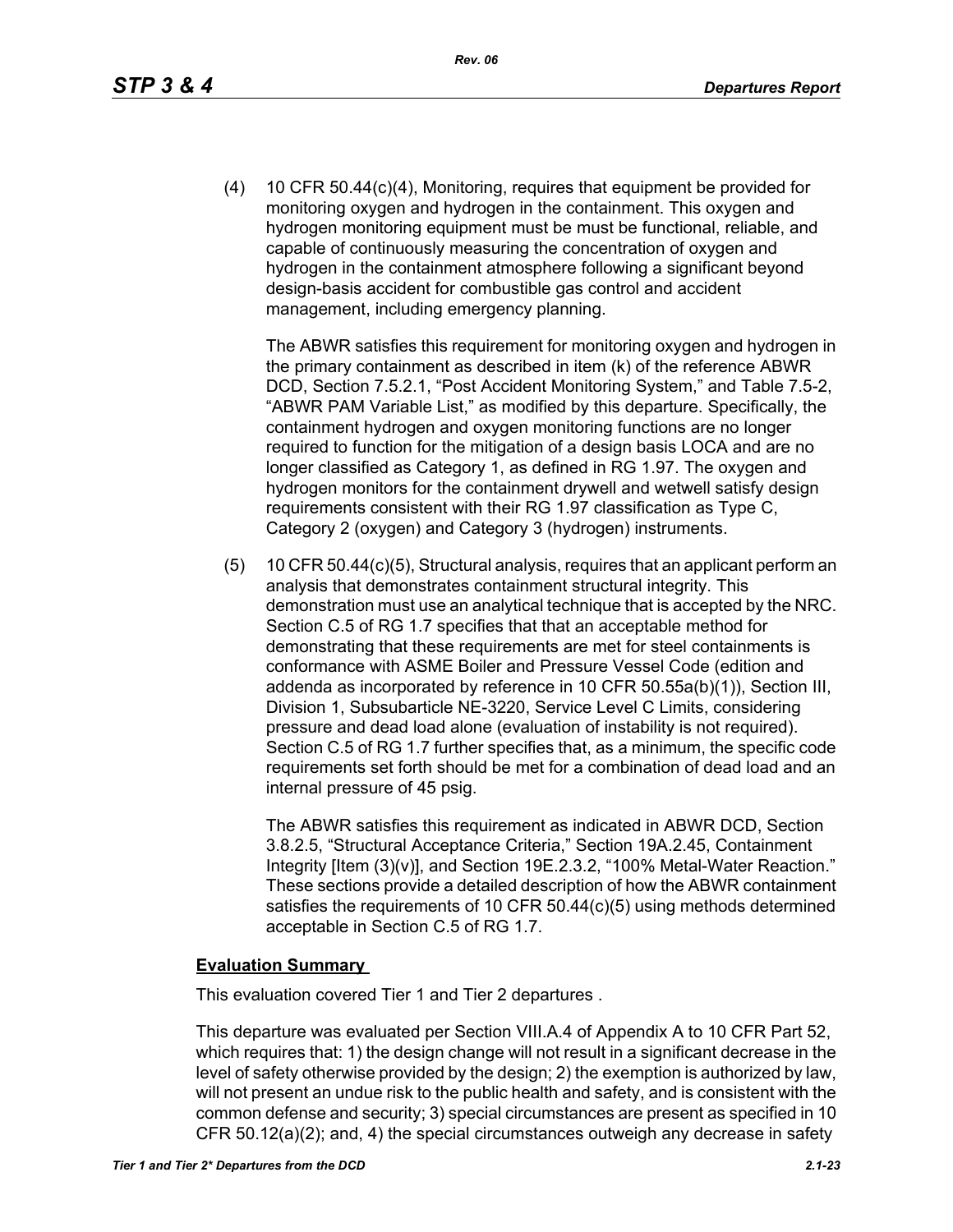that may result from the reduction in standardization caused by the exemption. As shown below, each of these four criteria are satisfied.

- (1) This design change incorporates changes to regulations that occurred after the issuance of the design certification for the ABWR. After incorporation of these design changes, the ABWR design features and requirements for control of combustible gases will satisfy the regulations in 10 CFR 50.44(c) (Ref. 1), consistent with the guidance provided in Regulatory Guide 1.7 (Ref. 2). Therefore, this change will not result in a significant decrease in the level of safety otherwise provided by the design.
- (2) The exemption is not inconsistent with the Atomic Energy Act or any other statute and therefore is authorized by law. As discussed above, the design change does not present an undue risk to the public health and safety. The design change does not relate to security and does not otherwise pertain to the common defense and security.
- (3) Special circumstances are present as specified in 10 CFR 50.12(a)(2). Specifically, special circumstance (ii), and special circumstance (vi) are invoked as evidenced by the revision to 10 CFR 50.44 as the underlying purpose is still served and the revision of regulations is a material change of circumstances.
- (4) This is "standard" departure that is intended to be applicable to COL applicants that reference the ABWR DCD. Therefore this departure will not result in any loss of standardization.

As demonstrated above, this exemption complies with the requirements in Section VIII.A.4 of Appendix A to 10 CFR Part 52. Therefore, STPNOC requests that the NRC approve this exemption

# **STD DEP T1 2.15-1, Re-classification of Radwaste Building Substructure from Seismic Category I to Non-Seismic**

## **Description**

The reference ABWR DCD Section 2.15.13 states that the exterior walls of the RW/B below grade and the basemat are classified as Seismic Category I. This departure revises the seismic category of the RW/B substructure (including the Radwaste Tunnels) from Seismic Category I to non-seismic. The RW/B (including the tunnels) does not house any safety related systems or components. Regulatory Guide 1.29, Seismic Design Classification, provides a list of SSCs which have to be classified as Seismic Category I. Item p on Page 4 of the Reg. Guide says "systems, other than radioactive waste management systems, not covered by ---", shall be Seismic Category I. The phrase 'other than radioactive waste management systems' excludes these systems from the list of Seismic Category I SSCs. For the radioactive waste management system, the Reg. Guide 1.29 refers to the Reg. Guide 1.143 in Note 5. The detailed guidance for the design of the radwaste processing systems, structures,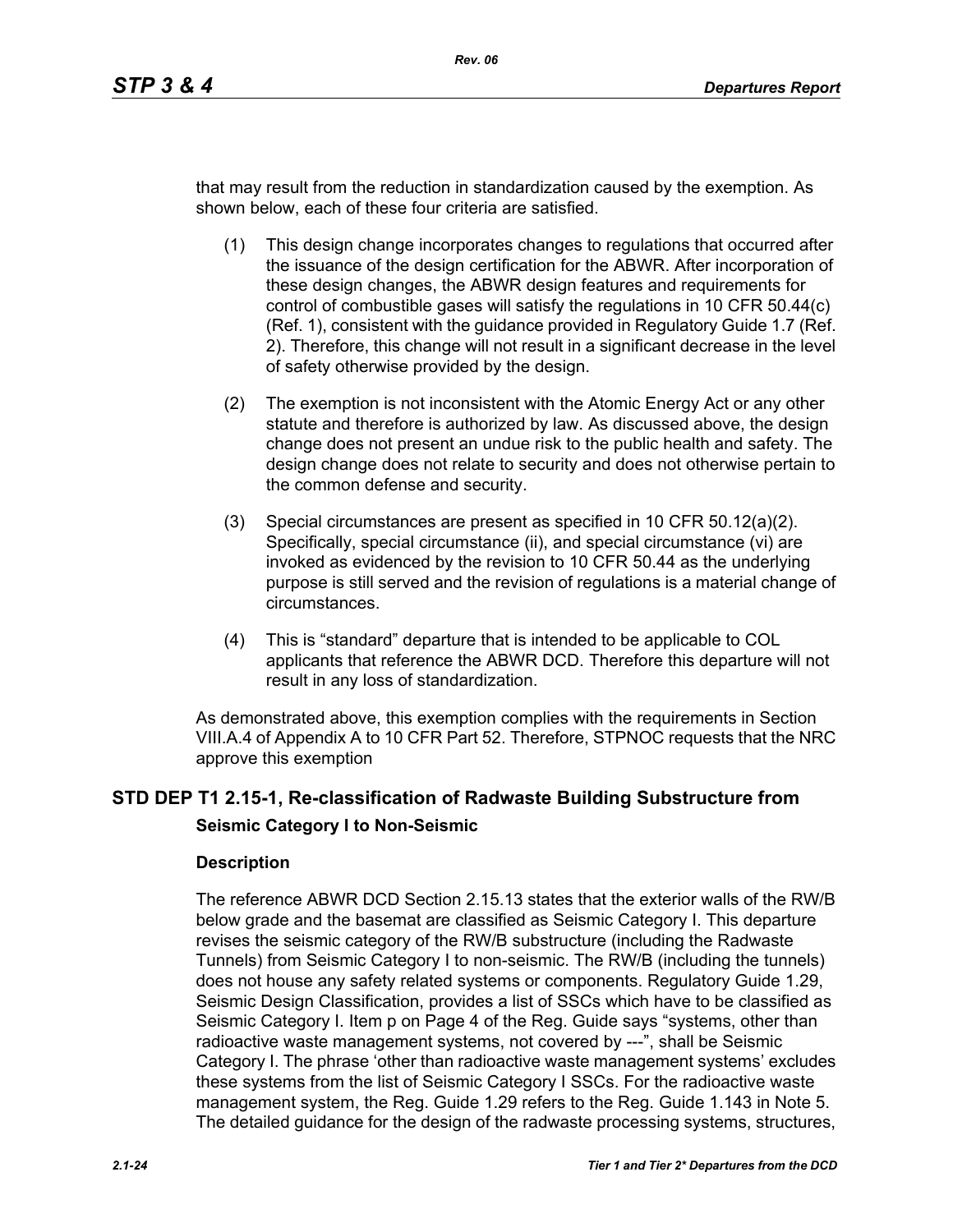and components is provided in Regulatory Guide 1.143. This departure commits to follow the guidance of Regulatory Guide 1.143.

Also, NUREG-1503, Section 3.8.4 states that Radwaste Building is not Seismic Category I. The NRC included this design in their review because GE elected to design the RW/B substructure as Seismic Category I.

Based on this departure, the COLA is revised to delete the description and results of RW/B (including the Radwaste Tunnels) analysis and design from those sections of the COLA which included such description because the RW/B substructure was classified as Seismic Category I structure. Examples of these deleted sections include Sections 2.5S.4, 3.7, 3.8, and Appendix 3H.3. Also, revisions have been made throughout the COLA to appropriately change the seismic classification of the RW/B (Part 7, Table 5.0-1).

#### **Evaluation Summary**

This departure was evaluated per Section VIII.A.4 of Appendix A to 10 CFR Part 52, which requires that 1) the design change will not result in a significant decrease in the level of safety otherwise provided by the design; 2) the exemption is authorized by law, will not present an undue risk to the public health and safety, and is consistent with the common defense and security; 3) special circumstances are present as specified in 10 CFR 50.12(a)(2); and 4) the special circumstances outweigh any decrease in safety that may result from the reduction in standardization caused by the exemption. As shown below, each of these four criteria are satisfied.

- (1) As discussed above, the design change conforms to current regulations and therefore will not result in a significant decrease in the level of safety otherwise provided by the design.
- (2) The exemption is not inconsistent with the Atomic Energy Act or any other statute and therefore is authorized by law. As discussed above, the design change does not present an undue risk to the public health and safety. The design change does not relate to security and does not otherwise pertain to the common defense and security.
- (3) Special circumstances are present as specified in 10 CFR 50.12(a)(2). Specifically, special circumstance (ii), and special circumstance (vi) are invoked because the classification of the Radwaste Building in the reference DCD is unduly conservative and is not necessary to satisfy applicable NRC regulations or guidance.
- (4) This is "standard" departure that is intended to be applicable to COL applicants that reference the ABWR DCD. Therefore this departure will not result in any loss of standardization.

As demonstrated above, this exemption complies with the requirements in Section VIII.A.4 of Appendix A to 10 CFR Part 52. Therefore, STPNOC requests that the NRC approve this exemption.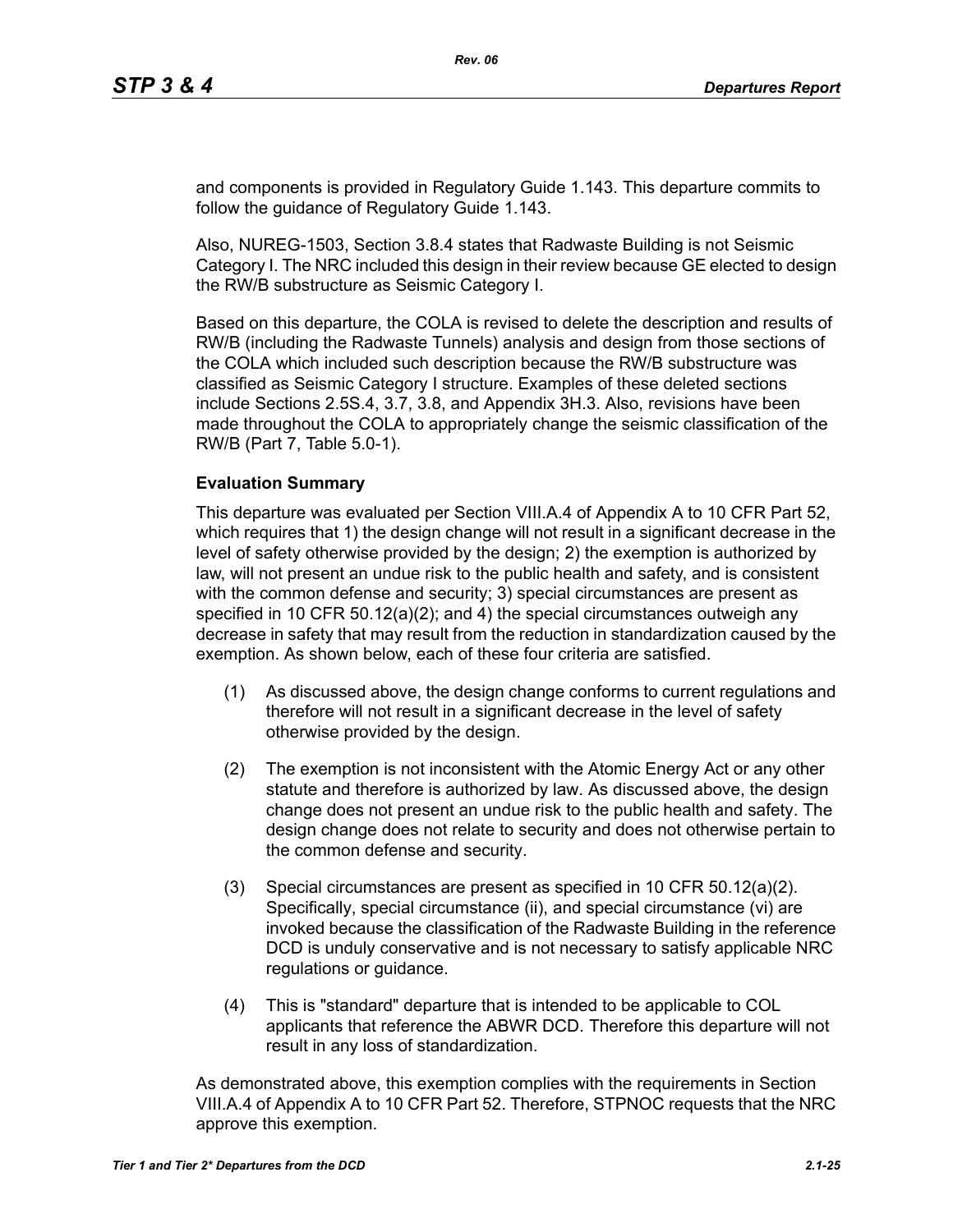# **STD DEP T1 2.15-2 RBSRDG HVAC**

## **Description**

ABWR DCD Tier 1 Subsection 2.15.5, "Heating, Ventilating and Air Conditioning Systems" describes the operation and setting of the R/B Safety-Related DG HVAC System to control temperature in the diesel generator (DG) engine rooms during DG operation, and states the maximum temperature limit in the room is 50°C. However, based on applying the Ambient Design Temperature for the DG engine rooms (Tier 1 Section 5 specifies a maximum of 46.1°C) and the DG HVAC Flow Rates (Tier 2 Table 9.4.5.8.2 specifies 160,000 m3/h) as defined in other ABWR DCD sections cited, the DG engine room temperature can exceed this 50°C limit. This departure revises the DCD Tier 1 Subsection 2.15.5 DG engine room maximum temperature limit during DG operation from 50°C to 60°C.

ABWR DCD Tier 2 Subsections 9.4.5.4.1.2 and 9.4.5.5.5 describe the R/B Safety-Related Electrical Equipment HVAC System and Diesel Generator HVAC System design bases, respectively, including the maximum design temperature limit of the DG Engine rooms. This change also revises Subsections 9.4.5.4.1.2 and 9.4.5.5.5 to state that the indoor temperature in the diesel generator (DG) engine rooms during DG operation is maintained below 60°C. FSAR Tables 3I-4 and 3I-14 are revised to state that the diesel generator (DG) engine rooms maximum temperature is 60°C.

## **Evaluation Summary**

The proposed change was evaluated per Section VIII.A.4 of Appendix A to 10 CFR Part 52, which requires that 1) the design change will not result in a significant decrease in the level of safety otherwise provided by the design; 2) the exemption is authorized by law, will not present an undue risk to the public health and safety, and is consistent with the common defense and security; 3) special circumstances are present as specified in 10 CFR 50.12(a)(2); and 4) the special circumstances outweigh any decrease in safety that may result from the reduction in standardization caused by the exemption. As shown below, each of these four criteria are satisfied.

- (1) As discussed above, this proposed change consists of increasing the maximum temperature limit in the DG engine rooms during DG operation. It does not change the function or intent of the R/B Safety-Related DG HVAC System or any safety related equipment in the DG engine rooms and therefore does not result in a significant decrease in the level of safety otherwise provided by the design.
- (2) This proposed change is consistent with the Atomic Energy Act and other statutes and therefore is authorized by law. As discussed above, this proposed change does not present an undue risk to the public health and safety. This proposed change does not relate to security and does not otherwise pertain to the common defense and security.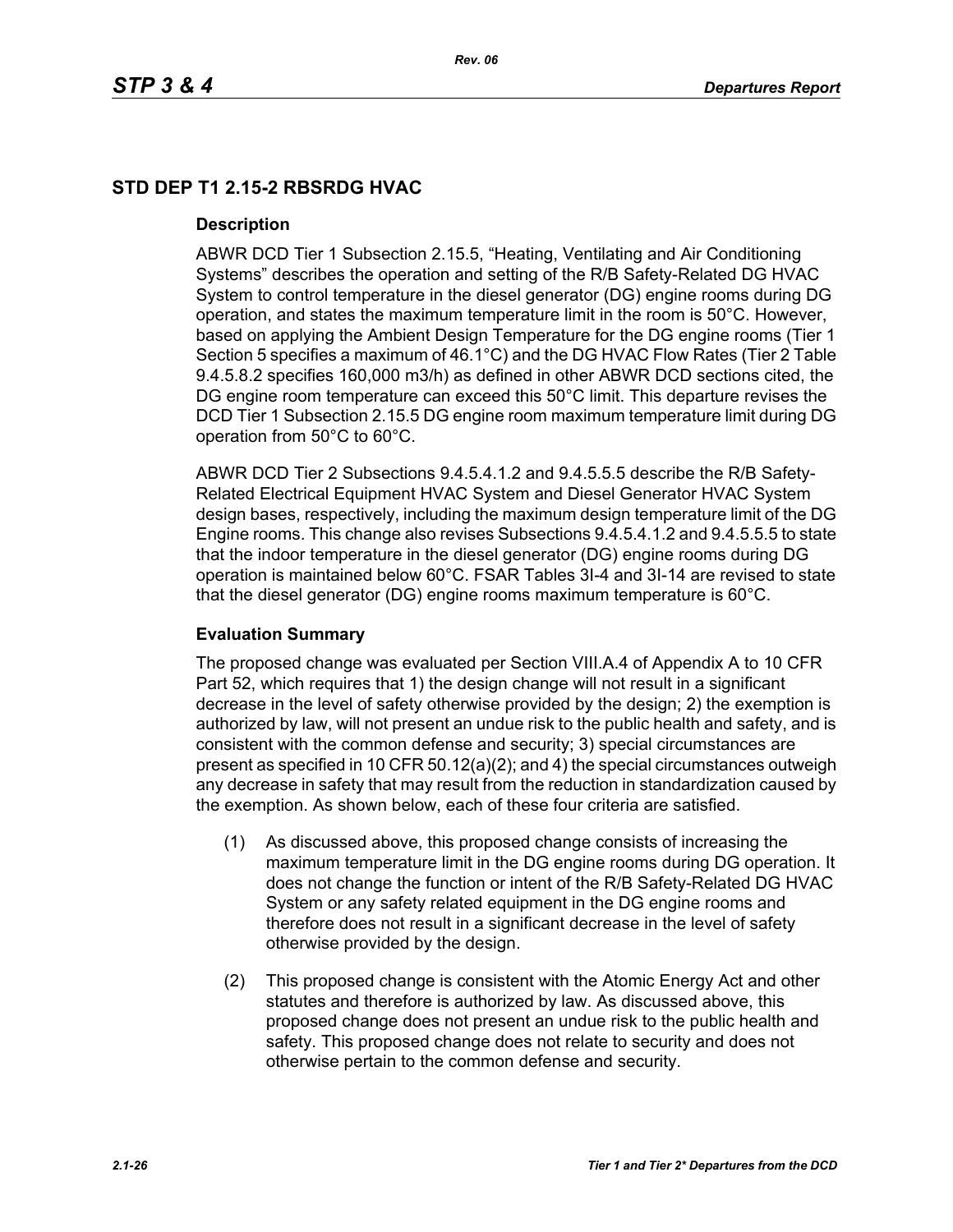(3) Special circumstances are present as specified in items (ii) and (iv) of 10 CFR 50.12 (a) (2). Specifically, special circumstance (ii) states, "Application of the regulation in the particular circumstances would not serve the underlying purpose of the rule or is not necessary to achieve the underlying purpose of the rule." In this case, the rule is that when the DG is operating, the R/B Safety-Related DG HVAC System and the R/B Safety-Related Electrical Equipment HVAC System maintain the temperature below a specified limit. The DCD Tier 1 Subsection 2.15.5 specifies that the maximum temperature be 50 °C. Because of the Ambient Design Temperature for the DG engine rooms (46.1°C) and the DG HVAC Flow Rates (160,000 m3/h) defined elsewhere in the DCD, the temperature in the DG room can exceed 50°C during DG operation. Therefore, the maximum temperature limit in the DG engine rooms during DG operation requires revision in order to be consistent with circumstances in the DG engine rooms. Application of the regulation as stated in the Tier 1 Subsection 2.15.5 would therefore not serve the underlying purpose of the rule.

Special circumstance (iv) is also applicable, since this departure changes the design temperature of the DG room to reflect a higher temperature environment. As such, the safety related equipment in this room will be qualified for the higher temperature and therefore will result in a benefit to public health and safety.

(4) This is a "standard" departure that is intended to be applicable to all COL applicants that reference the ABWR DCD. This departure does not adversely affect safety, the configuration of the plant, or the manner in which the plant is operated.

As demonstrated above, this exemption complies with the requirements in Section VIII.A.4 of Appendix A to 10 CFR Part 52. Therefore, STPNOC requests that the NRC approve this exemption.

# **STD DEP T1 3.4-1, Safety-Related I&C Architecture**

## **Description**

This departure can be characterized into five primary changes.

(1) Elimination of obsolete data communication technology

The departure eliminates references to the Essential Multiplexer System (EMS) and the Non-Essential Multiplexer System (NEMS) originally envisioned in the ABWR architecture and replaces them with separate and independent system level data communication capabilities. The original concept was based on a common EMS, which could be used by multiple safety-related, digitally-based protection systems. This departure defines separate dedicated data communication functions for each safety-related digital platform, including separate and independent data communication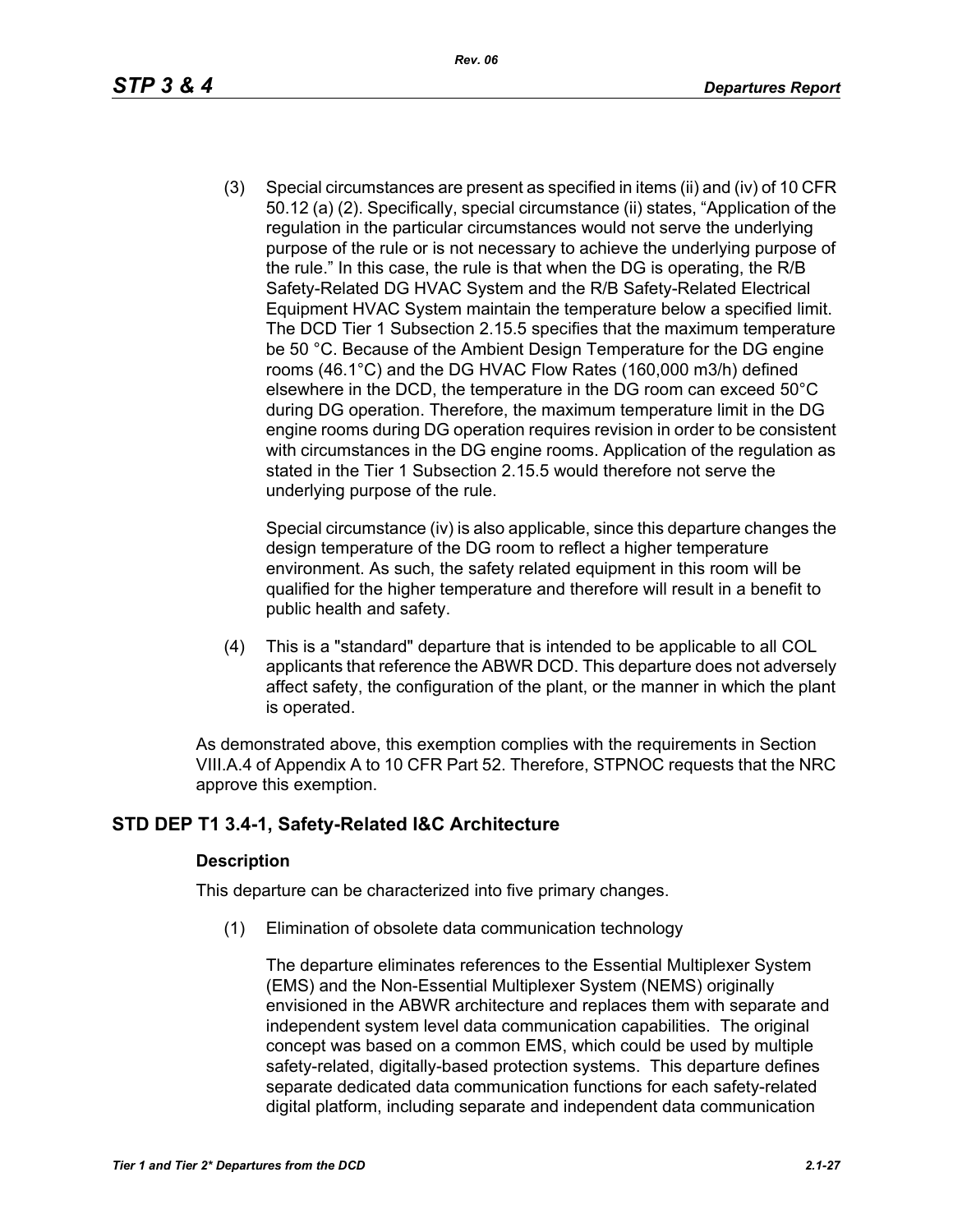functions for each division within a system. Appendix 7A has been updated to reflect the separate communication capabilities.

This departure meets all the applicable regulatory requirements including Regulatory Guides, industry standards and NRC Branch Technical Positions, as shown in Part 2, Tier 2, Table 1.9S-1 and Table 1.9S-1a. Separation of a centralized communication system into separate system communication functions provides the following benefits:

- Allows the use of different (diverse) platforms for the Reactor Trip and Isolation System (RTIS) and the Engineered Safety Features Logic and Control System (ELCS). This feature allows the overall Safety System Logic and Control (SSLC) to be more resistant to common mode failure.
- **Provides for a more robust communication design since a credible single** failure will cause less degradation to independent communication functions than the single failure would cause in the centralized, common essential multiplexing system defined in the DCD.
- The new design is not subject to a single common cause failure disabling both the RTIS and ELCS. In the DCD design, common cause failure within the EMS would disable both RTIS and ELCS.
- Provides the flexibility to utilize communication technologies that have benefits in the areas of simplicity of function and improved independence, such as the use of "point to point" unidirectional data links.

The reference ABWR DCD identified use of the data communication standard ANSI-X3 series, Fiber Distributed Data Interface (FDDI), as the communication protocol for the EMS. FDDI is an obsolete technology and no longer appropriate for use.

The RTIS uses direct hardwired inputs to the system instead of the concept of using remote multiplexers as described in the certified ABWR DCD. This significantly reduces the complexity of data communication requirements for this system, while continuing to meet ABWR DCD functional requirements.

The ELCS continues to use remote acquisition of signal information and remote output of command information to controlled components. The ELCS will utilize serial, unidirectional, fiber optically-isolated data links instead of the FDDI protocol. The ELCS vendor's platform, including the use of unidirectional, serial data links, has been generically reviewed and approved by the NRC, as described in Topical Report WCAP-16097-P-A, Revision 0, "Common Qualified Platform Topical Report," and has operating experience in U.S. nuclear power plant safety system applications. This demonstrates that this method of communication meets the regulatory and industry standard requirements applicable to safety data communication.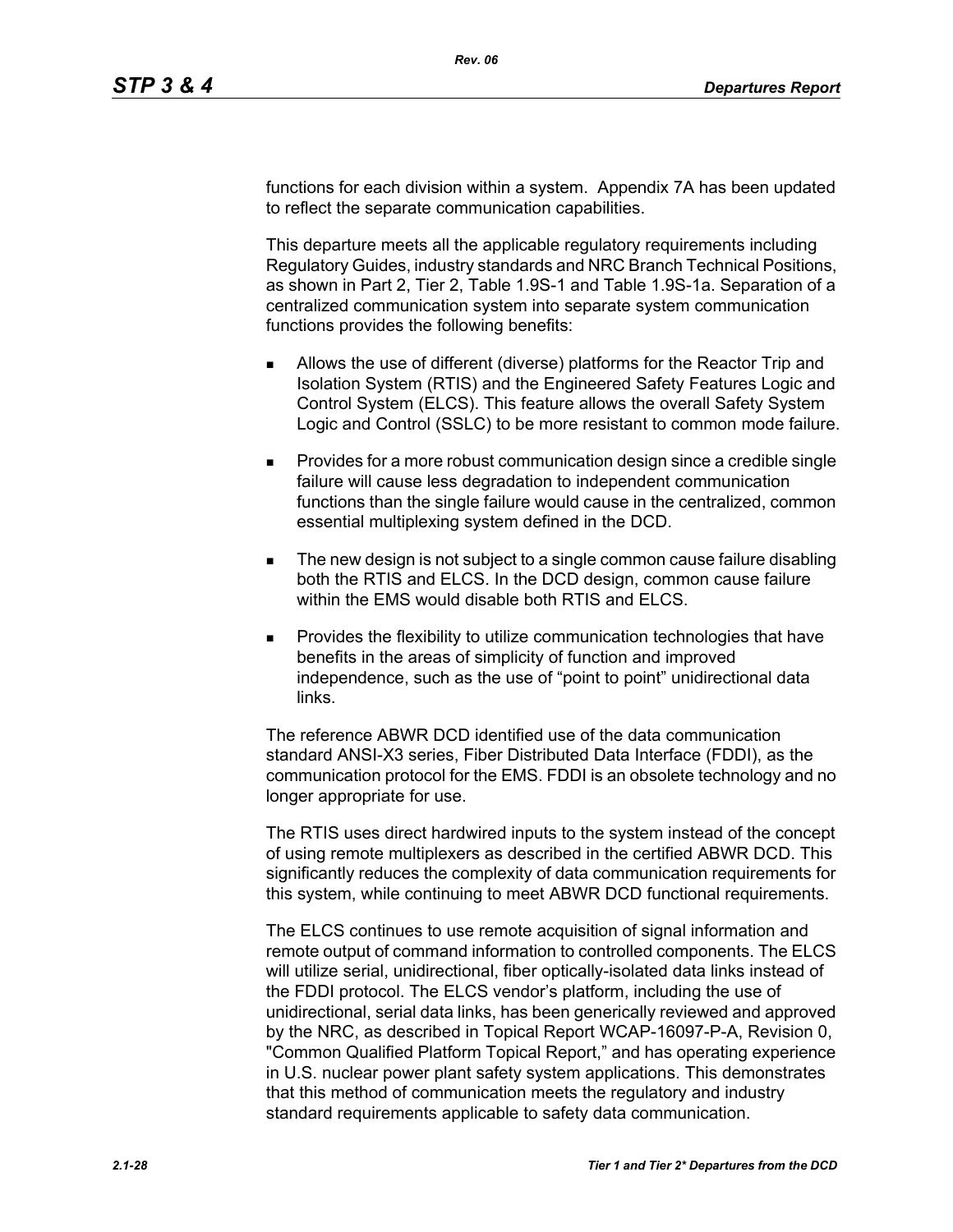The elimination of the multiplexer concept required all references to the Essential Multiplexing System (EMS) and Non-Essential Multiplexing System (NEMS) and their primary components to be replaced with a generic data communication reference. The terms EMS and NEMS were eliminated along with Remote Multiplexer Unit (RMU) and Control Room Multiplexer Unit (CMU).

The communication functions are primarily described in FSAR Sections T1 2.2, T1 2.7, T1 3.4, T2 7.2, T2 7.3 and T2 7.9S.

(2) Elimination of unnecessary inadvertent actuation prevention logic and equipment

The reference ABWR DCD described the design of the Engineered Safety Features (ESF) actuation outputs as being fully redundant within each division of the ESF digital controls systems. This design was to minimize the potential for false actuation of ESF components. In the design, each output was processed through two redundant sets of hardware and a final two-outof-two (2/2) logic decision was to be performed on a component level. Both sets of outputs had to demand actuation before a component would actually respond. As part of the detailed design of the ABWR ESF digital controls, it was determined that only selected ESF components required the redundant actuation prevention logic.

The redundant actuation logic is only implemented for systems where false actuation of a single component can initiate false protective actions during normal plant operation. For components such as the ELCS Automatic Depressurization System (ADS), a single valve opening will depressurize the reactor. For such components, a two-out-of-two vote is required to actuate each valve, with two different programmable logic controllers and their separate input and output modules within a single division.

As a result, the redundant actuation logic is only implemented for components that may impact plant safety or operation if actuated during normal plant operation such as the ECCS functions of the ELCS as described in FSAR Section T1 3.4.

These changes are primarily described in FSAR Sections T1 3.4, T2 7.1, T2 7.3 and T2 16. Technical Specification Bases Figures B3.3.1.4-1 thru 5 also show the elimination of the unnecessary inadvertent actuation logic. The logic channel bypasses are retained as part of the design but have been removed from these figures because they are only intended to show the boundaries of the Technical Specification required surveillances and the bypasses are outside of those boundaries.

(3) Clarifications of digital controls nomenclature and systems

The reference ABWR DCD defined many functional design requirements in terms typically reserved for hardware. Examples include the terms "module,"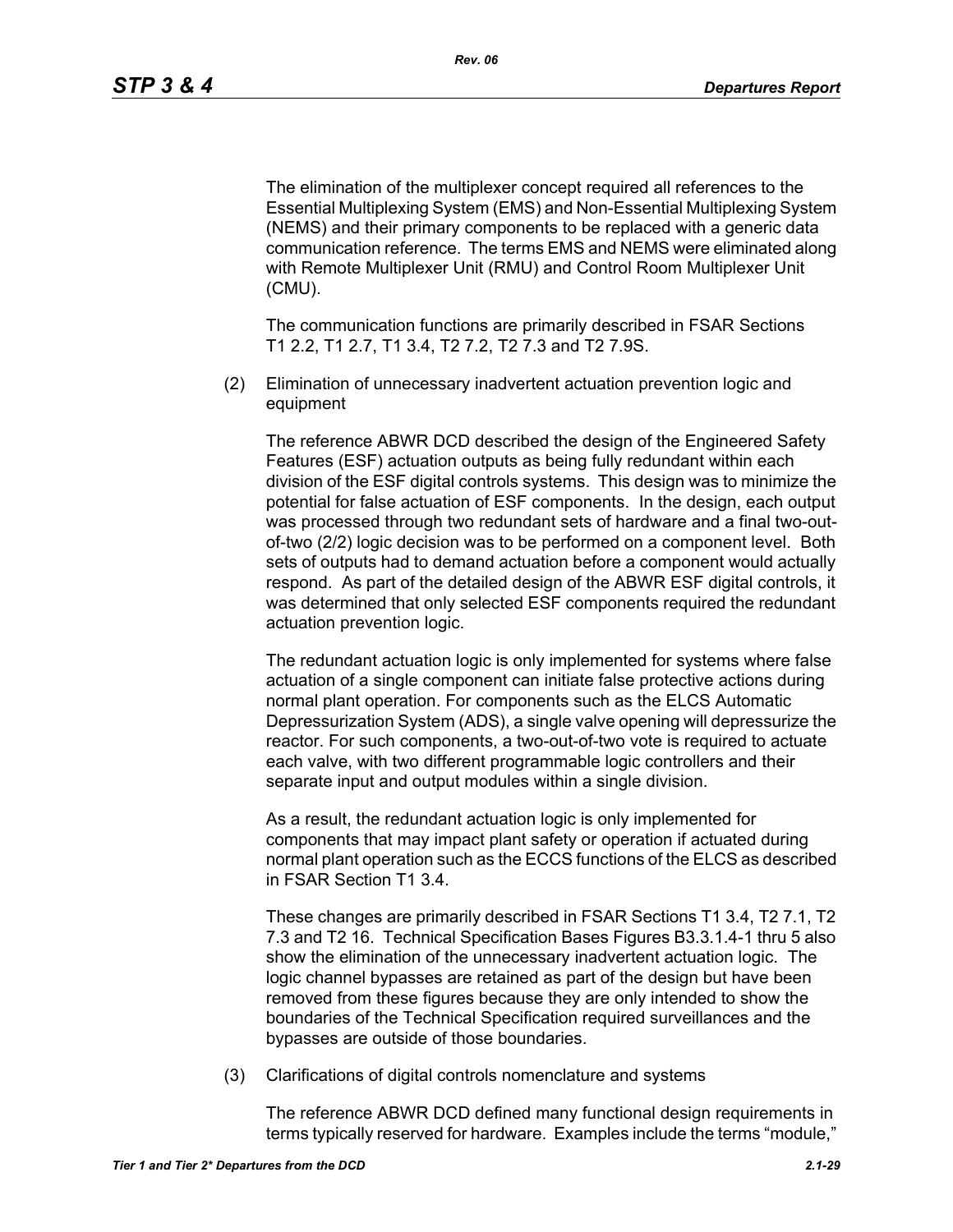"unit," and "system." The terminology was corrected to refer to the requirement as a "function" to eliminate the confusion associated with purely functional requirements and not physical requirements defined in the DCD. Examples include:

- Digital Trip Module (DTM) to Digital Trip Function (DTF)
- Trip Logic Unit (TLU) to Trip Logic Function (TLF)
- Safety System Logic Unit (SLU) to Safety System Logic Function (SLF)
- Process Computer System (PCS) to Plant Computer Function (PCF)
- **Essential Multiplexer System (EMS) to Essential Communication** Function (ECF)
- Bypass Unit (BPU) to Bypass Interlock Function

In addition, to better define the functional design and implementation of the digital controls platforms, specific I&C system names were assigned to the ESF digital controls systems and the Reactor Protection System (RPS). The digital controls responsible for the ESF systems are designated as the ESF Logic & Control System (ELCS). The RPS functions are implemented in two separate I&C systems: the Reactor Trip & Isolation System (RTIS) and the Neutron Monitoring System (NMS). The term Safety System Logic & Control (SSLC) was clarified as a general term used to cover all of the logic and controls associated with safety-related control systems.

The nomenclature changes required updating several sections of the original DCD to be updated for the STP 3&4 COLA to make all sections consistent.

(4) Final selection of platforms changed the implementation architecture

This departure revises the implementation architecture to use configurable logic devices for NMS and RTIS in lieu of microprocessors. This platform change was necessary to incorporate available platforms that meet both the regulatory and technical requirements. These design updates are primarily described in Tier 2 Section 7.2.

(5) Testing and surveillance changes for SSLC

This departure revises the testing and surveillance descriptions for SSLC (NMS, RTIS, ELCS) consistent with the characteristics of the design platforms selected. These changes are primarily described in Tier 2 Section 7.1.

Additionally, the Chapter 16 Technical Specifications Section 3.0 is modified to reflect the above changes to the safety-related I & C architecture.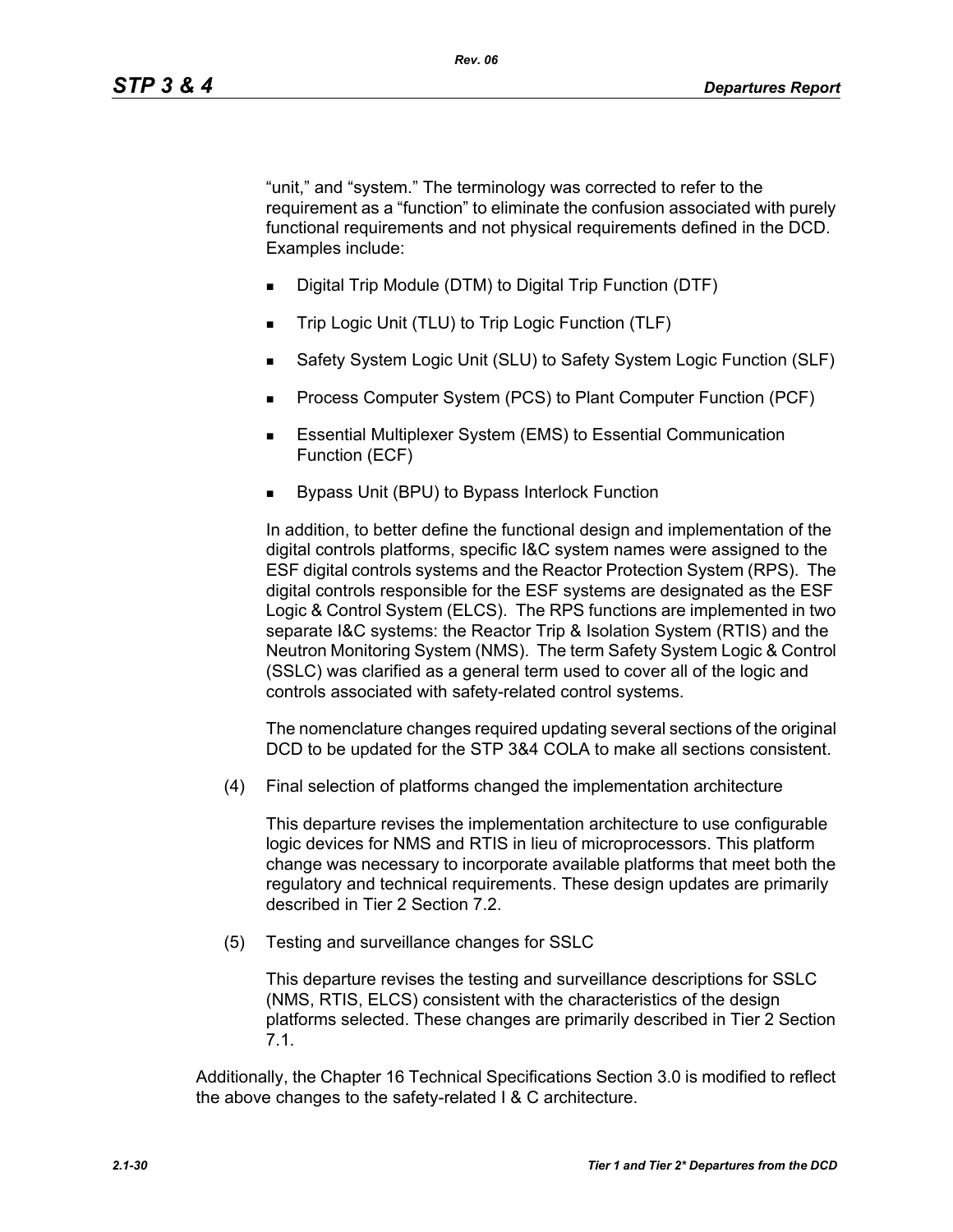The item (3) change from hardware based to functional design requirements (i.e., PCS to PCF) resulted in an unnecessary duplication (two sets) of non-safety Video Display Units (VDUs). Therefore, a set of non-safety VDUs is deleted in FSAR Section 18.4.

#### **Evaluation Summary**

This departure was evaluated per Section VIII.A.4 of Appendix A to 10 CFR Part 52, which requires that 1) the design change will not result in a significant decrease in the level of safety otherwise provided by the design; 2) the exemption is authorized by law, will not present an undue risk to the public health and safety, and is consistent with the common defense and security; 3) special circumstances are present as specified in 10 CFR 50.12(a)(2); and 4) the special circumstances outweigh any decrease in safety that may result from the reduction in standardization caused by the exemption. As shown below, each of these four criteria are satisfied.

- (1) As discussed above, the design change represents another method for accomplishing the same purpose and therefore will not result in a significant decrease in the level of safety otherwise provided by the design.
- (2) The exemption is not inconsistent with the Atomic Energy Act or any other statute and therefore is authorized by law. As discussed above, the design change represents an improvement and therefore will not present an undue risk to the public health and safety. The design change does not relate to security and does not otherwise pertain to the common defense and security.
- (3) Special circumstances are present as specified in 10 CFR 50.12(a)(2). Specifically, special circumstance (ii) is present, since the design change represents another method of accomplishing the underlying purpose of the DCD.
- (4) This "standard" departure is intended to be applicable to COL applicants that reference the ABWR DCD. Therefore this departure will not result in any loss of standardization.

As demonstrated above, this exemption complies with the requirements in Section VIII.A.4 of Appendix A to 10 CFR Part 52. Therefore, STPNOC requests that the NRC approve this exemption and associated Technical Specification Section 3.0 changes.

#### **STP DEP T1 5.0-1, Site Parameters**

#### **Description**

The site parameters in the reference ABWR DCD were selected to bound most potential US sites. However, the STP 3 & 4 site, when site specific data is analyzed using current methodologies and standards, represents four specific departures from the generic envelope.

The site design basis flood level is increased from that specified in the DCD. The certified design site parameter for site flooding is changed from 30.5 cm below grade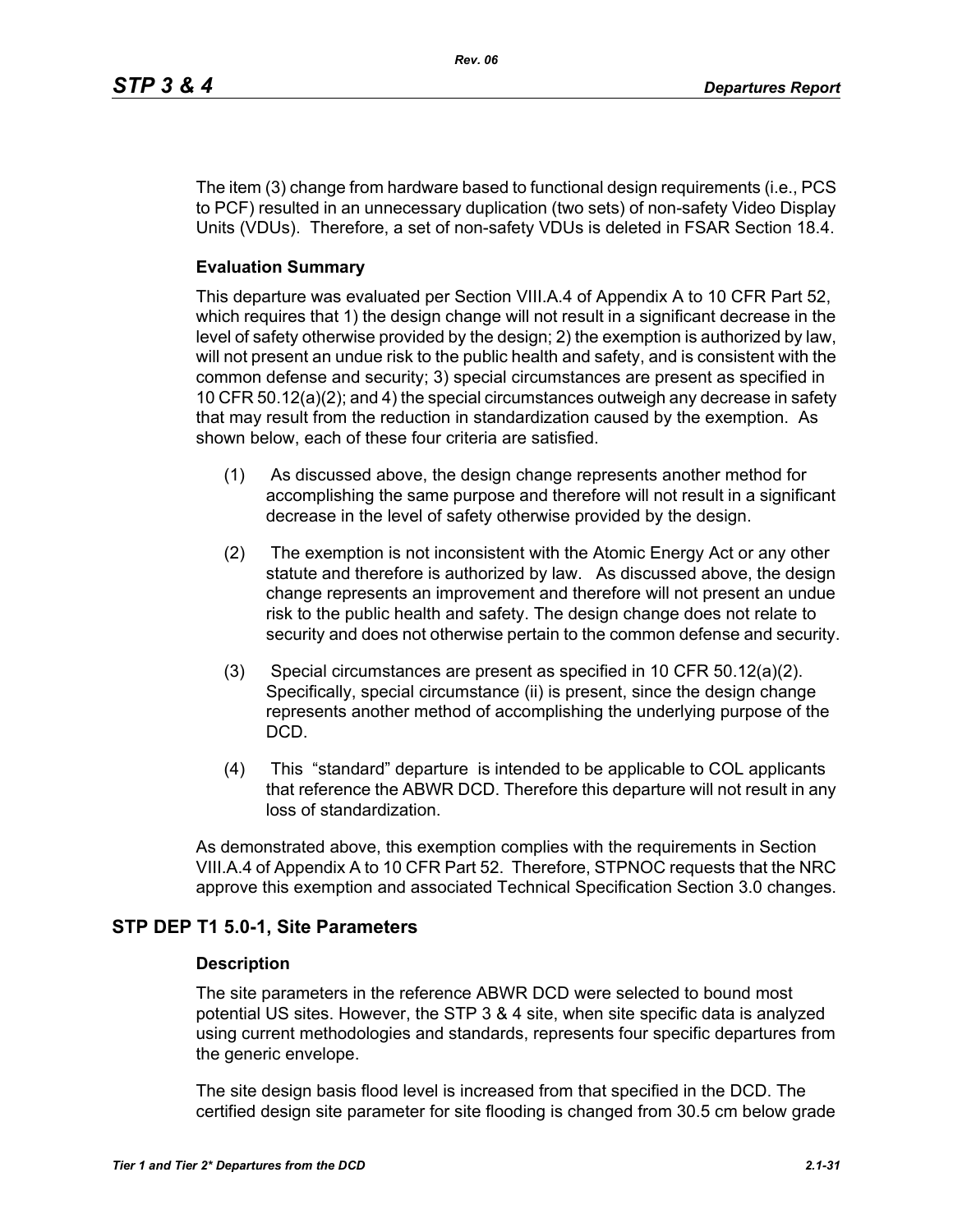to 182.9 cm above grade (grade being 1036.3 cm above mean sea level (MSL)) in order to handle a main cooling reservoir failure as a design basis event at STP.

The main cooling reservoir at the South Texas site is a non-seismic category 1 dam; hence, its failure must be assumed in the worst possible location. This results in the site design basis flood.

STP 3 & 4 safety-related SSCs are designed for or protected from this flooding event by watertight doors to prevent the entry of water into the Reactor Buildings and Control Buildings in case of a flood. Exterior doors located below the maximum flood elevation on the 12300 floor of the Reactor Building and Control Building are revised to be watertight doors. The Ultimate Heat Sink storage basin and the RSW pump houses are water-tight below the flood level.

The maximum design precipitation rate for rainfall at the STP site is calculated to increase from 49.3 cm/hr to 50.3 cm/hr based on site meteorology studies. This value is one factor in determining the structural loading conditions for roof design. ABWR Seismic Category 1 structures have roofs without parapets or parapets with scuppers to supplement roof drains so that large inventories of precipitation cannot accumulate. Therefore, the increase in maximum rainfall rate does not result in a substantial increase in the roof design loading, and therefore does not affect the design of these structures.

The humidity at the STP 3 & 4 site, as represented by wet bulb temperature, is increased from that specified in the DCD.

| Wet Bulb 1% Exceedance Values                    | <b>DCD</b>       | STP 3 & 4        |
|--------------------------------------------------|------------------|------------------|
| Maximum Coincident                               | $25^{\circ}$ C   | $26.3^{\circ}$ C |
| Maximum Non-coincident                           | $26.7^{\circ}$ C | $27.3^{\circ}$ C |
| Wet Bulb 0% Exceedance Values (historical limit) |                  |                  |
| Maximum Non-coincident                           | $27.2^{\circ}$ C | $31.3^{\circ}$ C |

The maximum dry-bulb temperature in combination with coincident wet-bulb temperature provides the state point (enthalpy of the air) that is used as design input for HVAC system design to determine cooling loads. The 1% exceedance STP sitespecific state point value is not bounded by the 1% exceedance ABWR state point value.

The Control Building HVAC, Reactor Building Secondary Containment HVAC, and Reactor Building Safety Related Electrical Equipment HVAC systems are designed for an outdoor summer maximum temperature of 46°C. This temperature corresponds to the ABWR 0% exceedance value. The ABWR 0% exceedance state point bounds the STP site-specific 0% exceedance state point and the 1% exceedance state point. The reference ABWR DCD cooling loads calculated based on 0% exceedance values for Control Building HVAC, Reactor Building Secondary Containment HVAC, and Reactor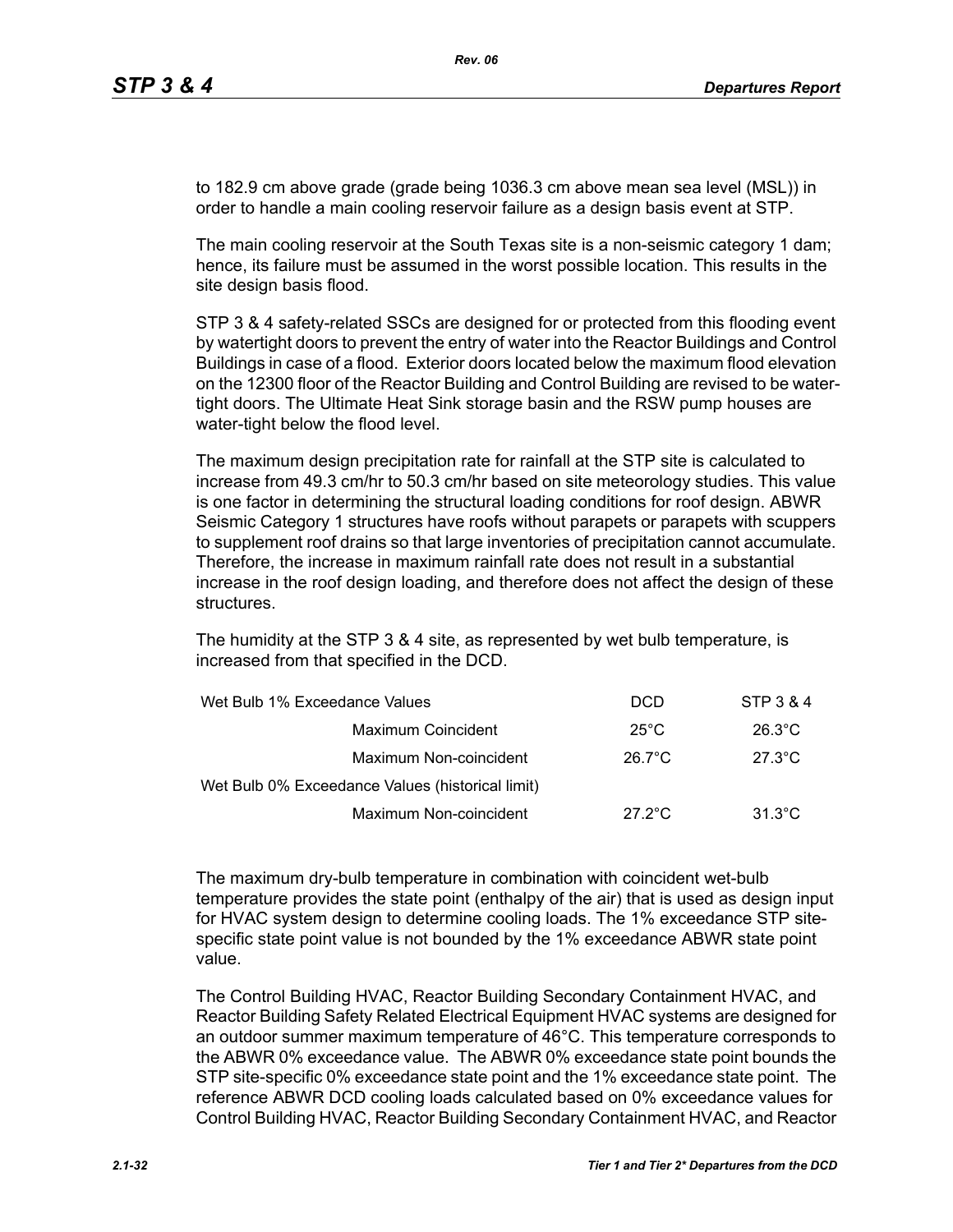Building Safety Related Electrical Equipment HVAC systems are bounding. Therefore, the change in 1% exceedance coincident wet bulb temperature has no adverse impact on these HVAC systems.

The Radwaste Building HVAC systems have been redesigned using STP site-specific ambient temperatures and the revised HVAC design is compliant with STP 3 & 4 Characteristics.

The maximum non-coincident wet-bulb temperature is used as input for short-term performance of cooling towers and evaporative coolers. In the case of STP 3 & 4, this value is an hourly data point. The site-specific maximum non-coincident wet-bulb temperatures on an hourly basis are not bounded by the reference ABWR site parameters. However, the calculated 30-day and 24-hour consecutive maximum noncoincident wet-bulb temperatures have been determined to be less than the reference ABWR DCD non-coincident hourly value. The UHS cooling tower long-term cumulative evaporation for the postulated LOCA case has been evaluated using the STP site-specific worst-case 30 consecutive day weather data as discussed in Tier 2 FSAR Section 9.2.5.5.1. The UHS basin water temperature has been evaluated using the worst one-day (24 hour) weather data. Thus, the 0% exceedance and 1% exceedance values for non coincident wet-bulb temperatures not being bounded have no adverse impact on the STP 3 & 4 UHS analysis.

As documented in Subsections 2.5S.4.4 and 2.5S.4.7, the shear wave velocity at STP 3 & 4 site varies both horizontally in a soil stratum and vertically with elevation, and is lower than the 1,000 ft/sec minimum stated in the DCD. A site specific soilstructure interaction (SSI) analysis has been performed using the measured values of shear wave velocity, with appropriate variation to represent the variability at the site, and site specific SSE, to demonstrate that the results of the site-specific SSI are bounded by the standard plant results included in the DCD. This SSI analysis is described in Appendix 3A.

The liquefaction evaluation documented in Section 2.5S.4.8 uses the measured shear wave velocities, therefore, the results are applicable to STP 3&4 site. At-rest lateral earth pressure in non-yielding walls of structures with deep foundations such as the Reactor and Control Buildings will be determined using the method described in Reference 2.5S.4-62. In this method, the at-rest seismic lateral earth pressure computation will utilize site-specific shear wave velocity. The impact of site-specific shear wave velocity on the design of exterior walls of these structures is expected to be insignificant because their designs are controlled by the combination of requirements for in-plane and out-of-plane loads. The at-rest seismic lateral pressure only affects the out-of-plane load. Also, the at-rest pressure includes effect of hydrostatic load, surcharge load etc, in addition to the dynamic pressure caused by the earthquake.

The foundation spring constants for mat design are based on settlement calculations. In the development of settlement estimates, the representative shear wave velocity value for intervals within a soil column is only one input used in the derivation of the elastic modulus for layers within that column. Since this derived elastic modulus value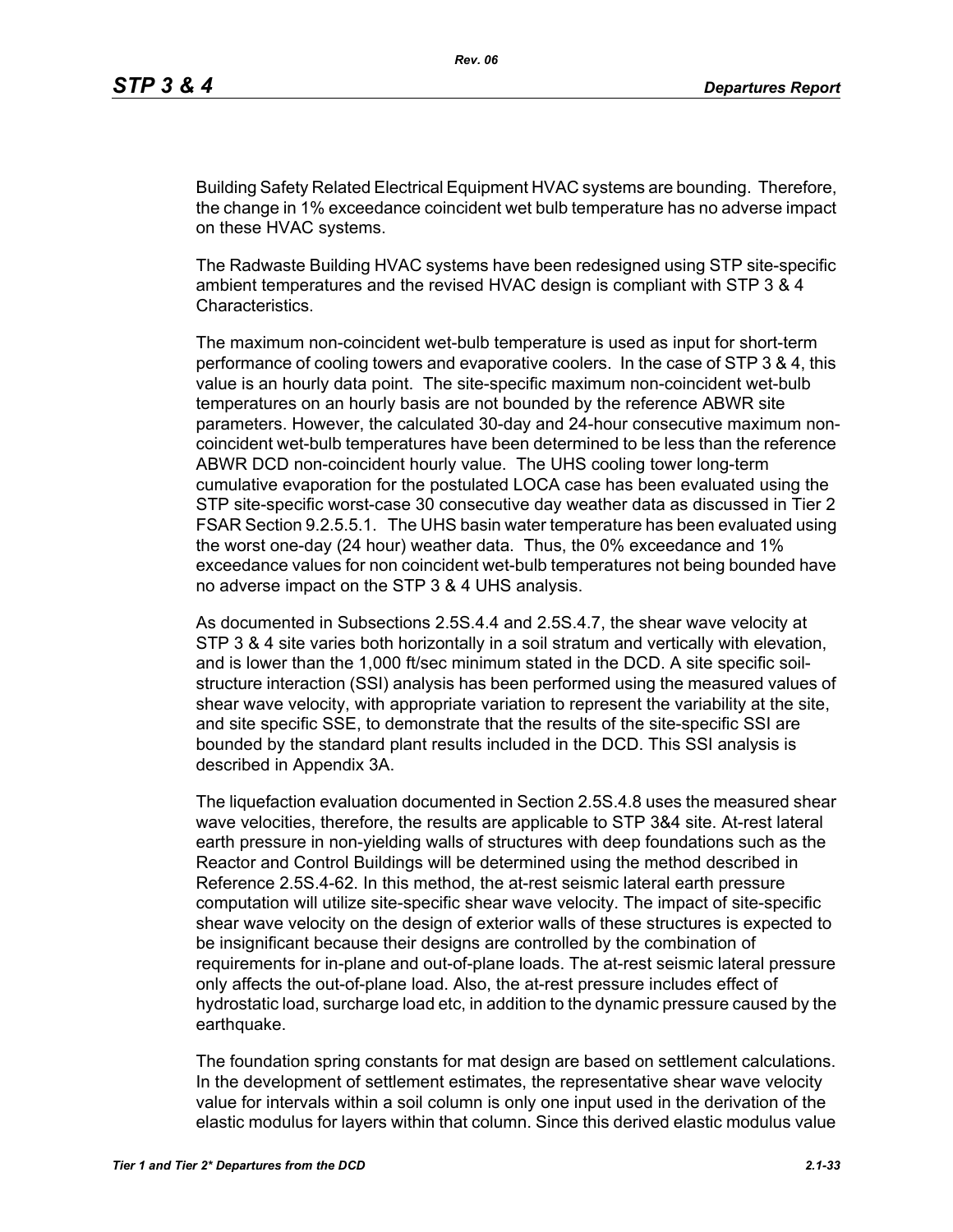is first adjusted for strain and then weighted with estimated values derived from either SPT tests (for granular material) or undrained shear strength tests (for cohesive soils) the effect of variability of shear wave velocity upon settlement calculations is significantly attenuated.

Impact of shear wave velocity on foundation spring constants and mat design is described in Section 3H.1.5.2 where it is concluded that the standard ABWR mat design is adequate for the STP site.

#### **Evaluation Summary**

These changes establish an equivalent level of site reliability and performance as described in the DCD.

This departure was evaluated per Section VIII.A.4 of Appendix A to 10 CFR Part 52, which requires that 1) the design change will not result in a significant decrease in the level of safety otherwise provided by the design; 2) the exemption is authorized by law, will not present an undue risk to the public health and safety, and is consistent with the common defense and security; 3) special circumstances are present as specified in 10 CFR 50.12(a)(2); and 4) the special circumstances outweigh any decrease in safety that may result from the reduction in standardization caused by the exemption. As shown below, each of these four criteria are satisfied.

- (1) As discussed above, the design change will maintain the level of safety otherwise provided by the design.
- (2) The exemption is not inconsistent with the Atomic Energy Act or any other statute and therefore is authorized by law. As discussed above, the design change will not present an undue risk to the public health and safety. The design change does not relate to the common defense and security.
- (3) Special circumstances are present as specified in 10 CFR 50.12(a)(2). Specifically, the remedial measure of water-tight doors provides a net increase in public safety relative to the design specified in the DCD, satisfying special circumstance (iv). Additionally, the changes qualify for special circumstance (ii) in that the changes are intended to accomplish the underlying purpose of the DCD, namely to ensure that the design is able to withstand natural phenomena. Further, special circumstance (vi) is present in that material circumstances not considered during the ABWR certification was granted in location and meteorological history analysis techniques. Given the need for power in Texas, it is in the public interest to allow construction of additional reactors at the STP site.
- (4) The special circumstances outweigh any decrease in safety that may result from the reduction in standardization caused by the exemption. Specifically, the design change of adding water-tight exterior doors represents an improvement in safety, and does not affect the configuration of the plant or the manner in which the plant is operated. Therefore, the reduction in standardization resulting from the change should not adversely affect safety.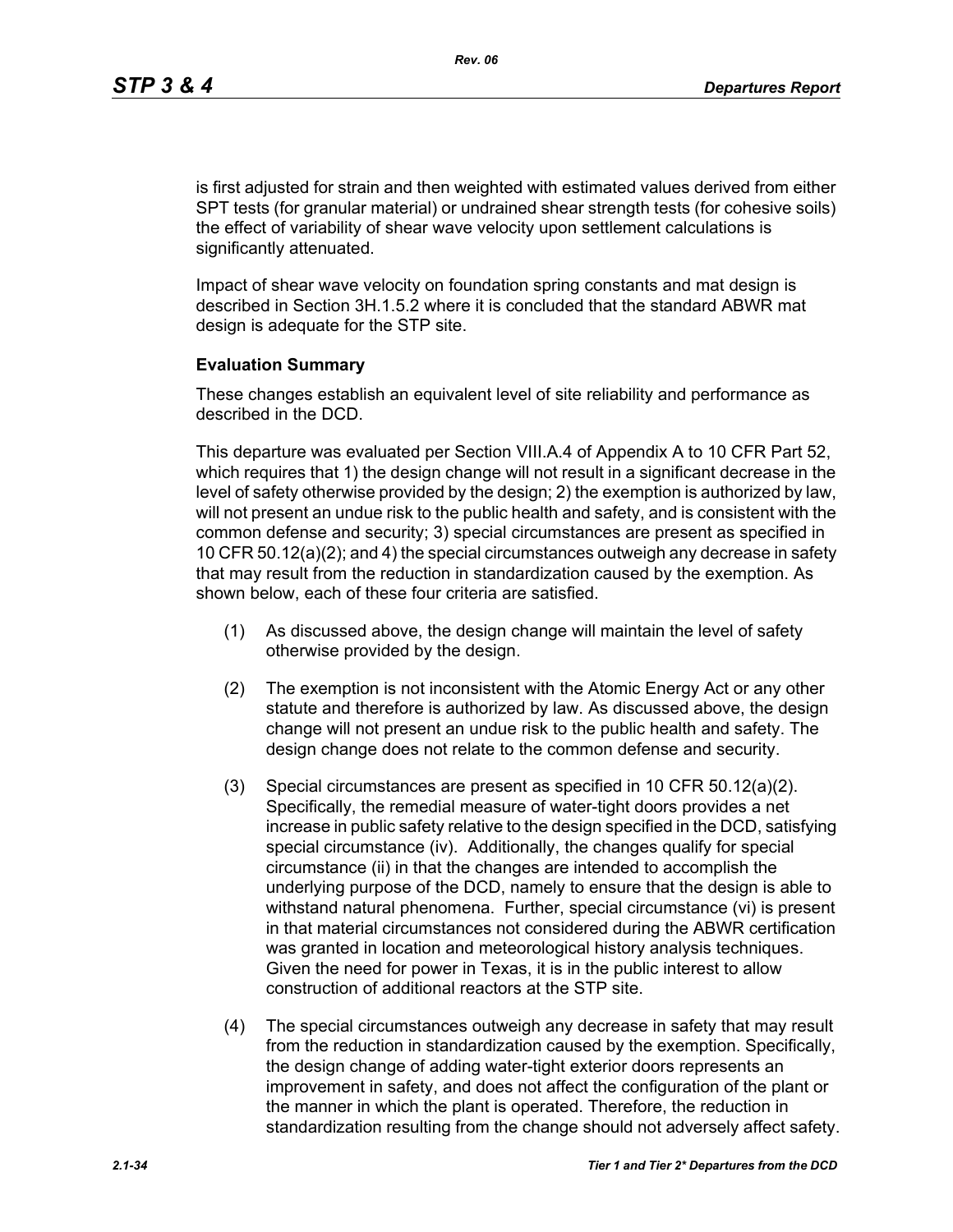As demonstrated above, this exemption complies with the requirements in Section VIII.A.4 of Appendix A to 10 CFR Part 52. Therefore, STPNOC requests that the NRC approve this exemption.

## **STD DEP 1.8-1, Tier 2\* Codes, Standards, and Regulatory Guide Edition Changes**

## **Description**

Tier 2, Table 1.8-20 lists reference ABWR DCD compliance with NRC regulatory guides. Table 1.8-21 lists applicability of industry codes and standards. This departure identifies Tier 2\* items on these two tables that are being updated to more current revisions/editions. Those Tier 2 items that are explicitly revised in the COLA or require change due to changes in the Tier 2\* items are also included.

Newer revisions of selected instrumentation and control-related Regulatory Guides are adopted to ensure more recent industry design and construction practices are used.

IEEE 603 "Standard Criteria for Safety Systems for Nuclear Generating Stations" is updated to the 1991 version. Newer editions of other selected instrumentation and control-related industry codes and standards are adopted. These editions of the standards are currently endorsed by the NRC.

Mil-Specs and other industry standards for electromagnetic inference analysis and control are updated to more current versions as this field has advanced considerably since certification.

Current approved ASME code cases per Regulatory Guide 1.84, "Design and Fabrication Code Case," Revision 33, dated 8/05 may be used in the future. With this update, Regulatory Guide 1.85, "Materials Code Case Acceptability, ASME Section III, Division 1" on ASME material code cases is obsolete and has been deleted as it is now incorporated into Revision 33 of R.G. 1.84.

The American Concrete Institute code ACI 349 is updated to the 1997 edition. The ASME Section III Division 2 is updated to the 2001 edition with 2003 Addenda. These combined recognize advances in earthquake engineering and allows efficient use of modularization during construction. Note that ASME Section III Division 1 for piping is not changed from the 1989 edition. This departure also updates Tier 2 to refer to Regulatory Guides 1.136, "Materials, Construction, and Testing of Concrete Containments," Revision 3, dated 3/07, and Regulatory Guide1.142, "Safety-Related Concrete Structures for Nuclear Power Plants" to Revision 2, dated 11/01. Also, this departure updates Tier 2 to refer to the 2006 International Building Code (IBC), deleting the 1991 Uniform Building Code (UBC). This change incorporates the requirements of Texas building code which adopted 2006 IBC.